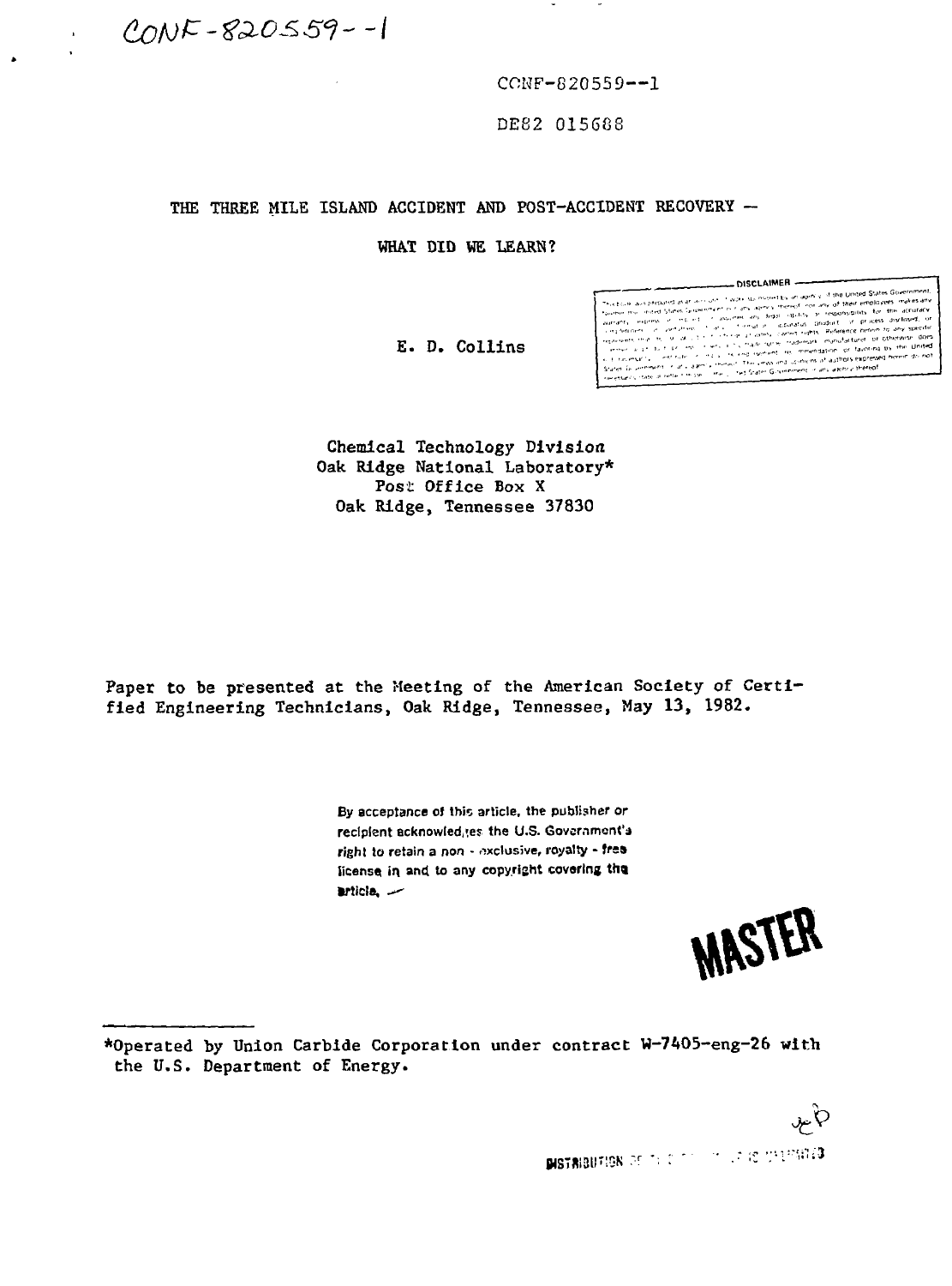### Slide 1 - TMI Photo

Before I inherited this photograph, it had been captioned "Cleaning problems at TMI--what has been learned?"

1.

This topic is appropriate for us to think about tonight as we review the accident and the post-accident cleanup activities--and as we project on "what the effects are and will be on nuclear powered generation of electricity."

When the TMI accident occurred, nuclear-related installations from all over the country were called on for help---the reponse was tremendous, and a large number of experts from all disciplines were sent to the island.

Oak Ridge National Laboratory was called on to provide on-site help in the areas of health physics, analytical chemistry, process instrumentation, and waste management. It was in the area of waste management- that is, the control of the radioactive gases and liquids that were released from the ruptured fuel rods--that members of the Chem Tech Division were called on to provide.

The team was lead by Bob Brooksbank and, in the several weeks following the accident, included myself, Orlan Yarbro, Jim Snider, Frank Harrington, Les King, Bill Shannon, Dave Campbell, Fred Chattin, and Charlie Waddell.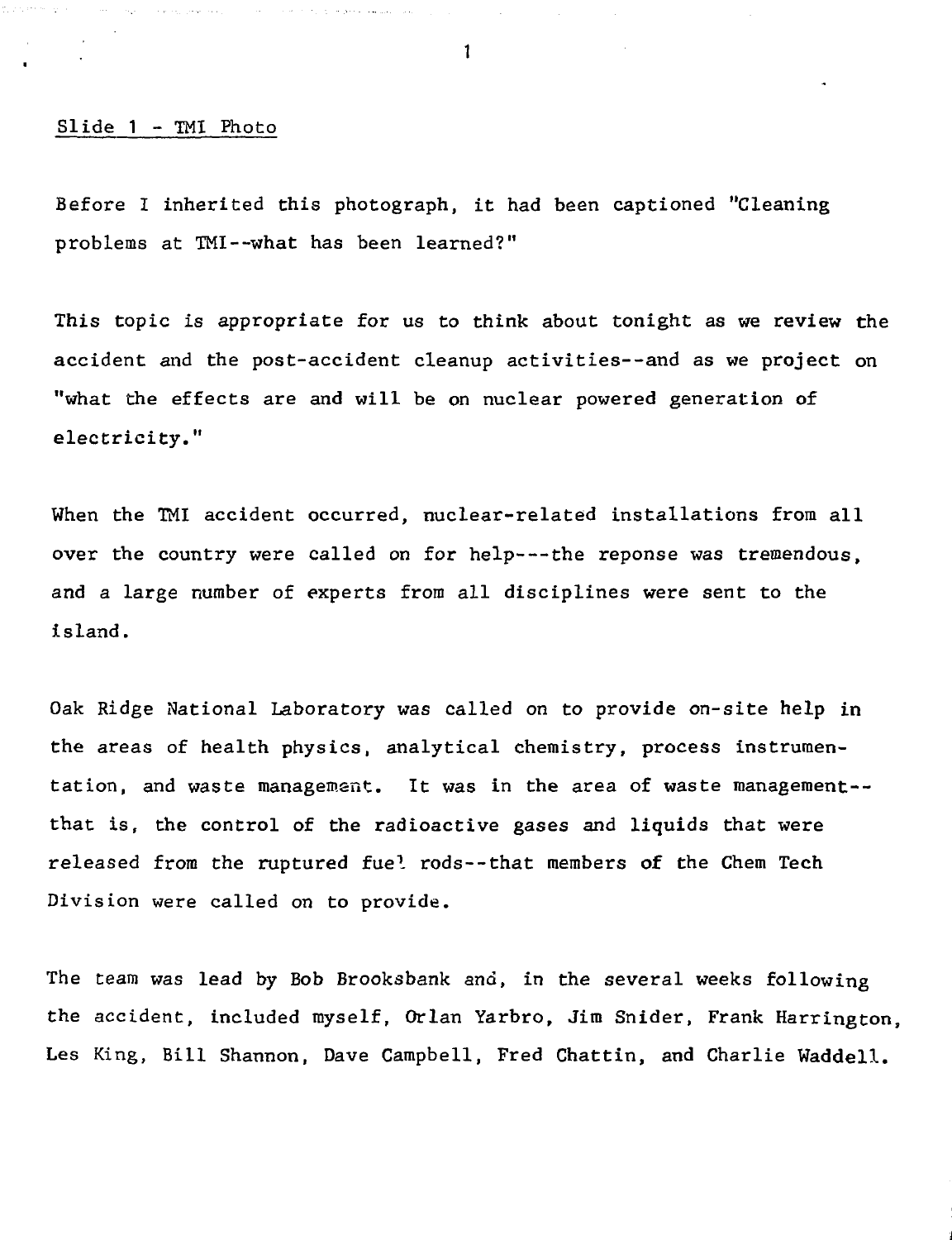Speaking for myself, at least, it was quite startling to be suddenly called on to help out in such a situation—at that time, I had never been inside a nuclear-powered generating station--with a reactor some 30 times more powerful than the High Flux Isotope Reactor with which I was familiar.

However, for the TMI personnel, the situation was equally strange--because the accident had created for them, in effect, a chemical processing plant with a need for handling large quantities of radioactive gases and liquids.

The facilities at TMI were dwarfed by 4 large cooling towers, 3 of which are shown in this photograph. Natural draft cooling towers like these have come to be associated, in general by the public, as being representative of nuclear power plants, and some even think that the water vapor often seen steaming from these towers is radioactive. This of course is not true, as I'll show you in just a moment. In fact, cooling towers like these are also used in large coal-fired plants.

Three Mile Island contains 2 power stations—the facilities of Unit 1 are shown in the lower part of the picture and Unit 2, in which the accident occurred, is at the top.

Each unit has its own reactor containment building, control room, auxiliary building, and turbine building. In addition, the long, thin building between the 2 reactors is a common fuel handling building, which contains deep water pools for handling and storing spent fuel assemblies.

 $\overline{2}$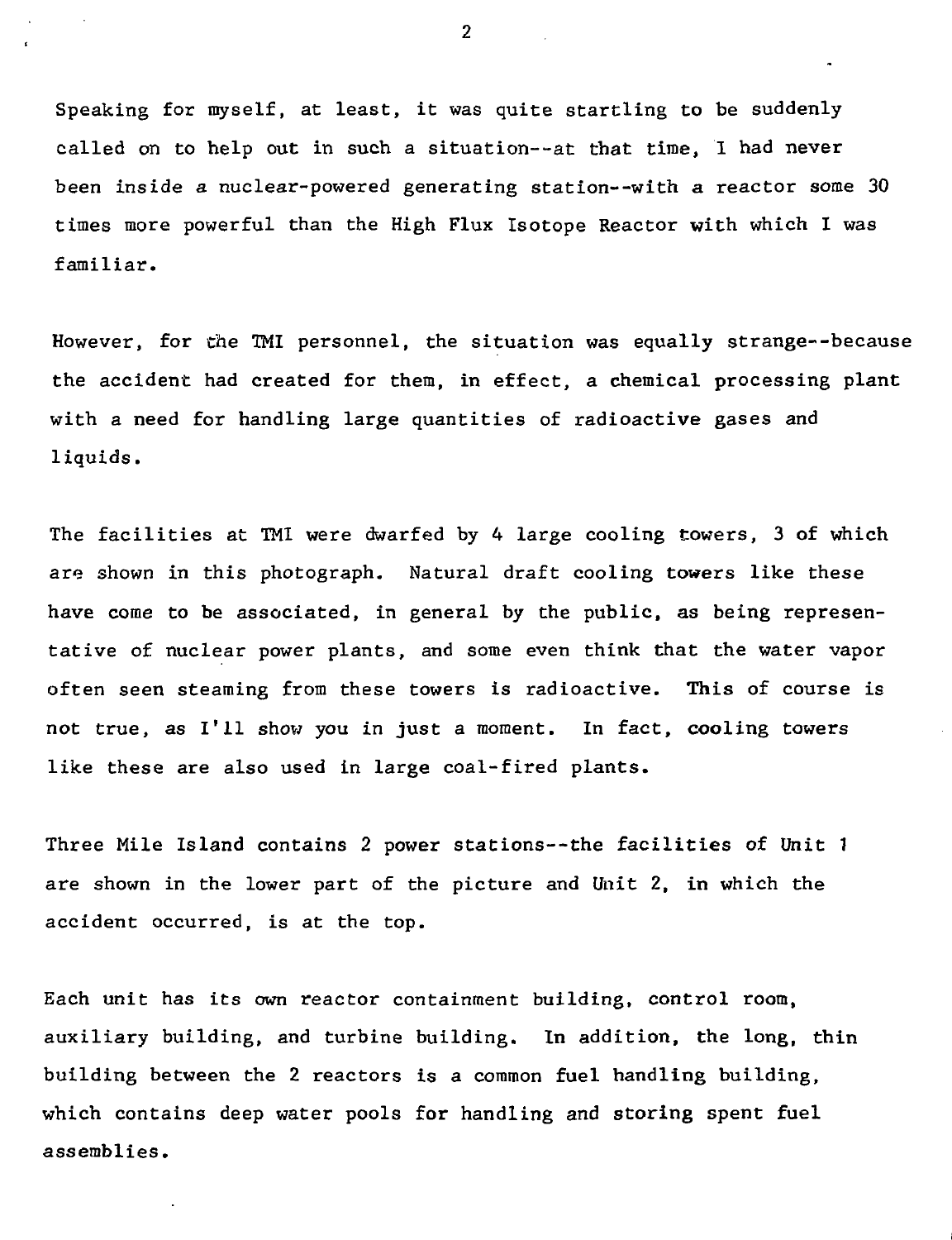# Slide 2 - Characteristics of Unit 2

Three Mile Island is located in the Susquehanna River about 10 miles downstream from Harrisburg--the capital of Pennsylvania.

Both TMI units are pressurized water reactors. About half the reactors in the United States are of this type. PWRs are manufactured in this country by 3 companies--Westinghouse, Combustion Engineering, and Babcox and Wilcox. The TMI units were supplied by B&W.

Unit 2 is slightly larger than Unit 1 and operated at just under 3000 MW thermal power and produced just under 1000 MW of electricity (iOOO MW is equivalent to 10 million 100-watt light bulbs). The 33% efficiency of electricity production is typical of large generating stations of all types.

Strange<br>One of the storage facts about Unit 2 is that it first achieved criticality exactly one year before the accident. It went into operation just 3 months before the accident. In a few ways, this was fortunate because the spent fuel pools were empty and were available after the accident for storage of contaminated water.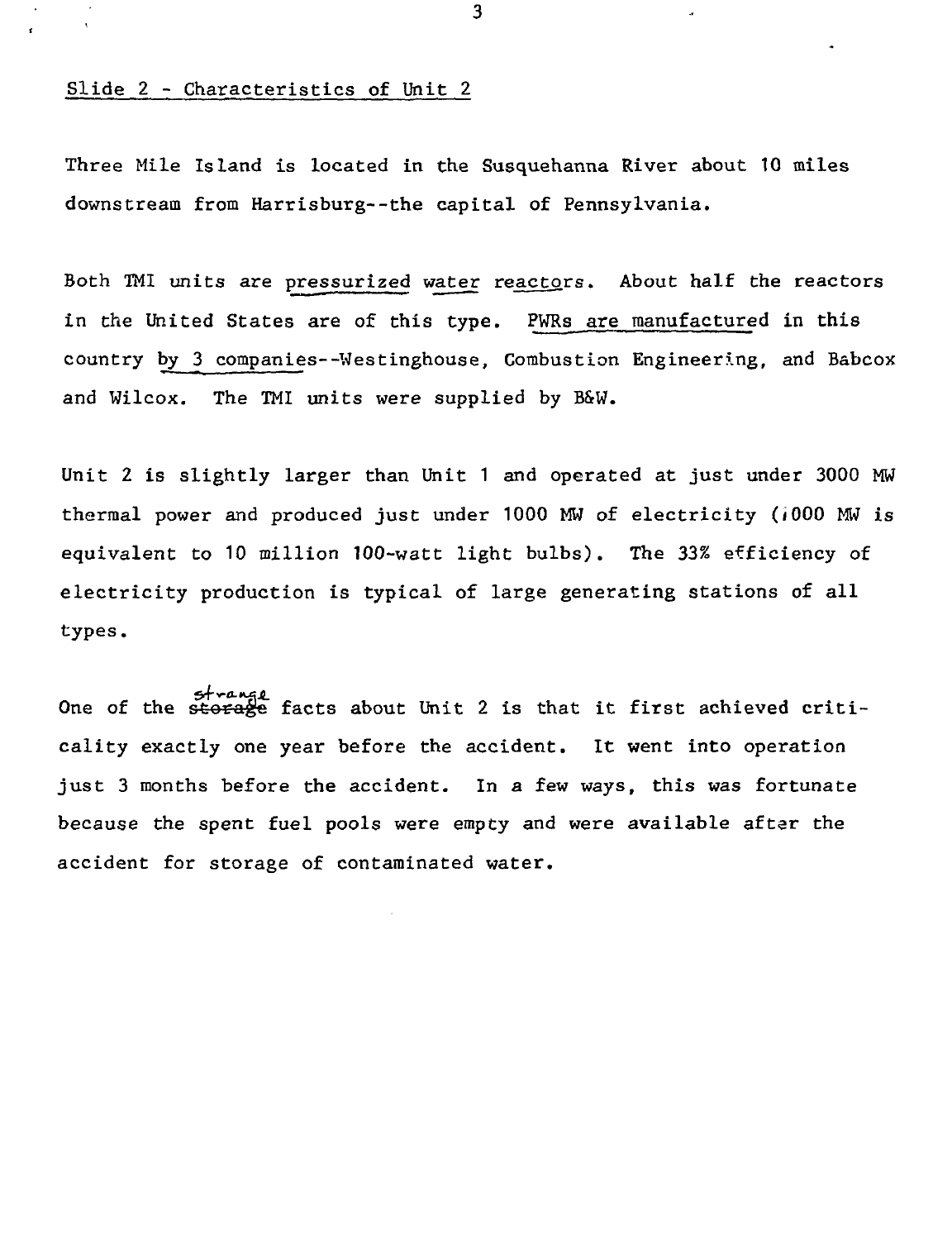### Slide 3 - Diagram of PWR

In general, pressurized water reactors are operated as illustrated here.

The reactor containment building houses the reactor vessel, the steam generators, and the primary water system.

The reactor vessel at TMI-2 contains about 80 tons of uranium fuel. There are, of course, several lines of containment for the fuel. First, the fuel pellets are encapsulated in zircaloy rods. The rods are contained by the reactor vessel and the vessel by the containment building.

Three circulating water systems are used.

The primary system transfers heat from the nuclear reaction to the secondary water in large heat exchangers that serve as steam generators. The secondary water is evaporated and the resulting steam drives the s-fceam that generates the electricity. The excess steam is condensed in another exchanger in which the excess heat is transferred to the third water system. It is this water which is then air-cooled in the large cooling towers.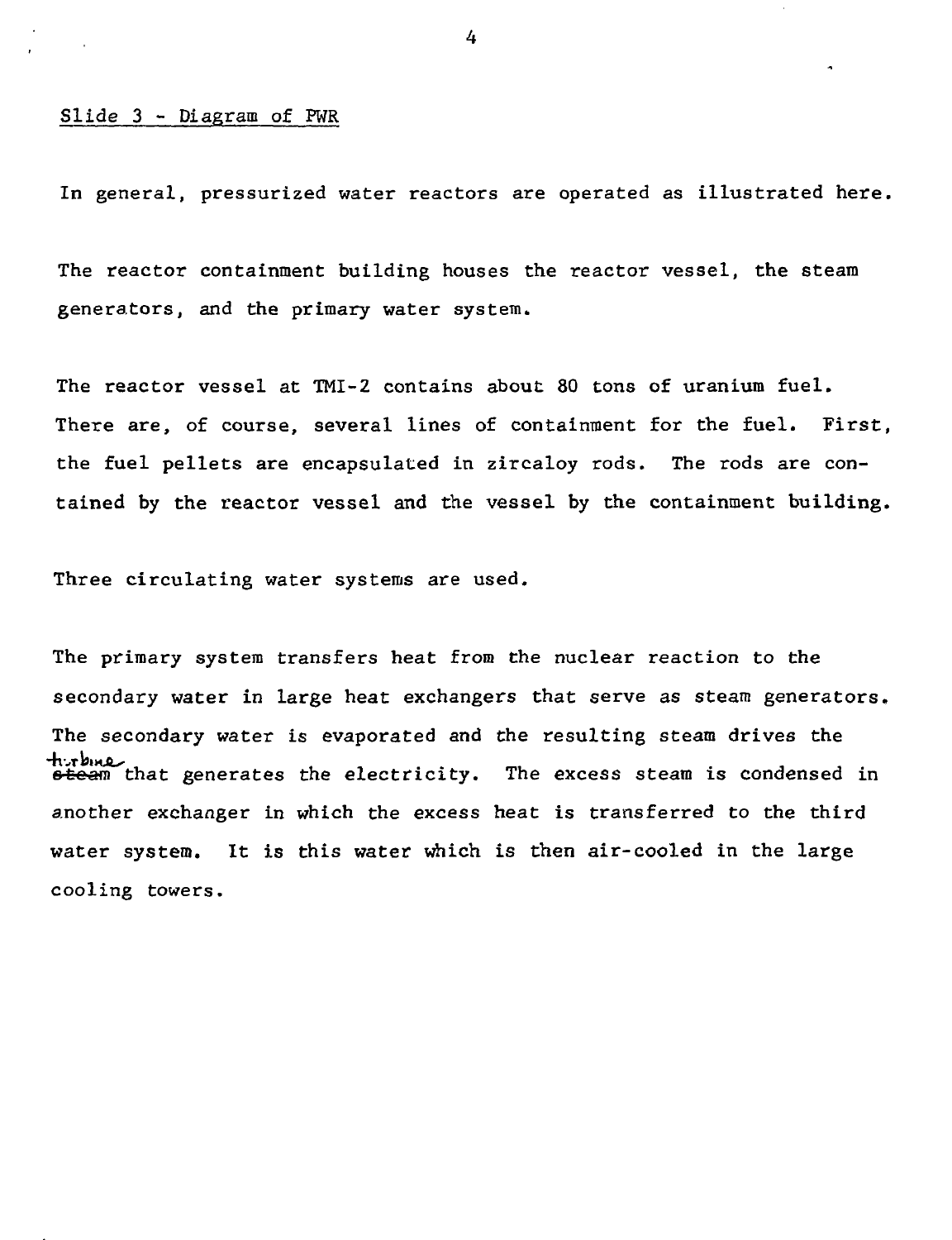### Slide 4 - B&W Reactor

This diagram shows realistically the layout of the B&W type of PWR that is used at Three Mile Island. Four large reactor coolant pumps are used to circulate the primary water through the reactor vessel to the top of two steam generators. The hot water entering the generator is at  $\sim^{600}$  °F and the water leaving is at  $\sim$  5<sup>50</sup>°F.

The pressure in this closed loop system is normally kept at  $\sim$  2200 psi. Pressure control is maintained by means of a "pressurizer tank" which is connected to one of the hot legs. This tank is kept partly filled with water and partly filled with steam vapor, which provides a compressible cushion in the system. The steam bubble in the pressurizer and thus the pressure within the entire system is regulated by means of electric heaters in the lower part of the tank and by cold water spray nozzles in the top. In addition, a pressure relief valve is located at the top of the pressurizer tank.

In PWRs, the nuclear chain reaction is controlled by 2 means--water chemistry and control rods. The water chemistry—that is, controlling the concentration of boron in the primary water--is used to regulate the reactivity during operation; whereas, the control rods are primarily used as safety devices to enable an instantaneous shutdown if an emergency should occur.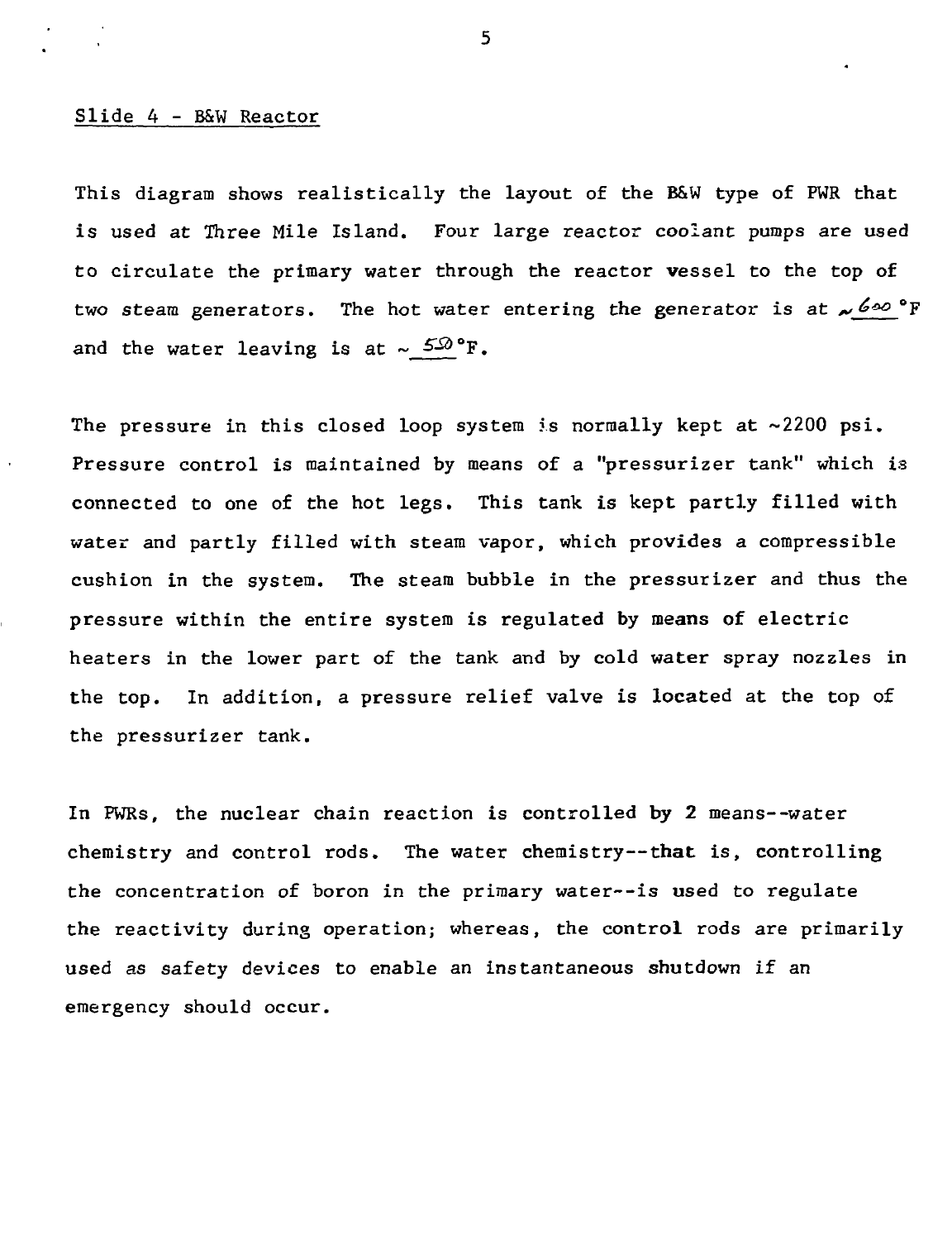Boron, of course, is a strong neutron absorber or poison, so that by increasing its concentration in the water, the reactivity is decreased. When the fuel is new, the boron concentration is usually about  $5000$  pom and as the fuel is burned out and becomes less reactive, the boron concentration is decreased to maintain the desired reactivity. The boron concentration in the water is regulated by replacing part of the water in the circulating system, removing the desired amount of boron by means of ion exchanges, which are located in the auxiliary building, and then returning the water to the system. Since the accident occurred at TMI-2 when the fuel was fairly new, the boron content was still relatively high--about 2000 ppm.

The control rods are built of a metal such as cadmium that is also a strong neutron absorber. These rods are automatically controlled to raise or lower them into the vessel, inserting them in-between the fuel rods to "turn-off" the nuclear chain reaction. Therefore, when any safety system senses an emergency, it causes the control rods to drop into the reactor and shut-down or "scram" the reaction.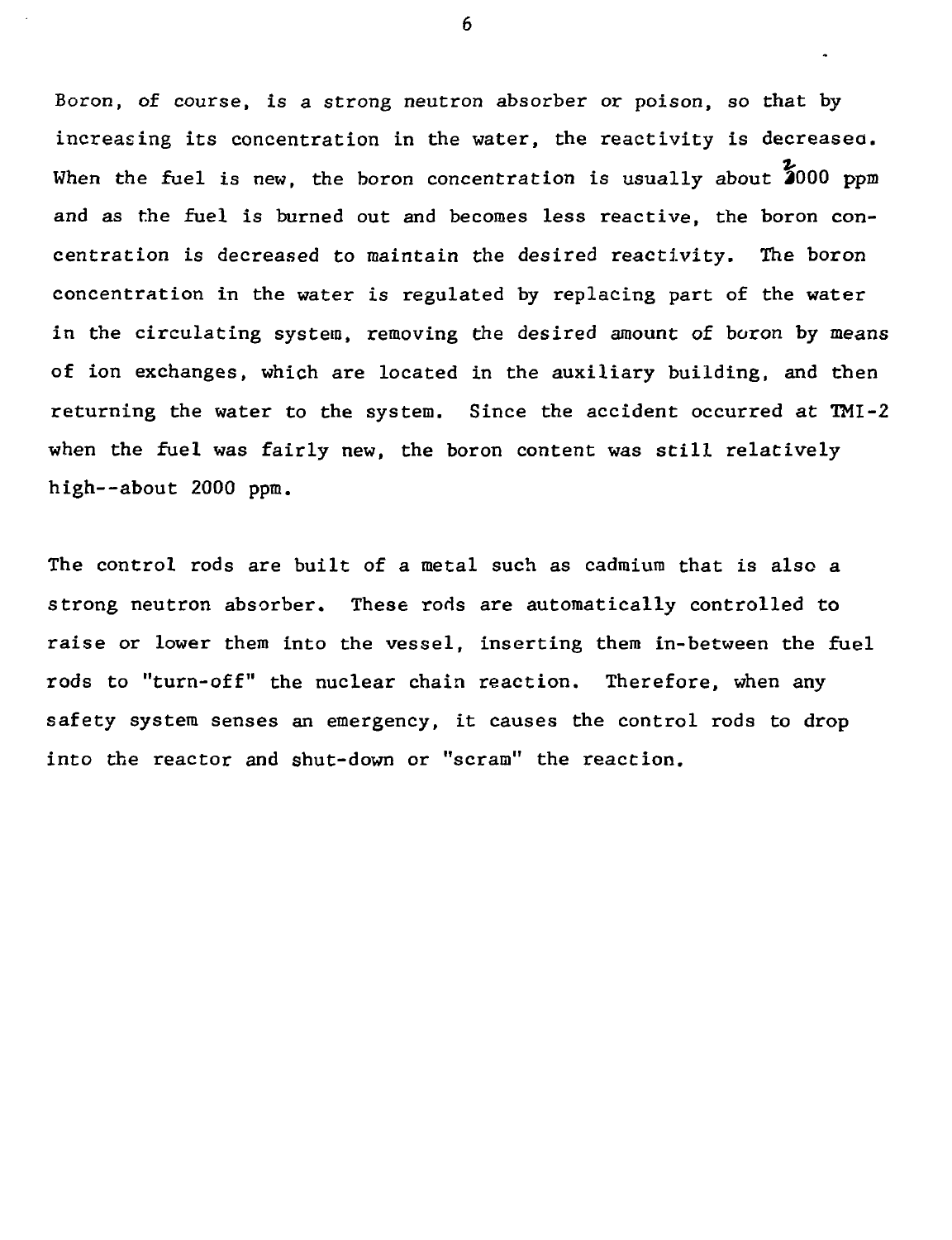### Slide 5 - Decay Heat Table

 $\lambda$ 

Now, when the chain reaction is stopped, the heat evolution does not immediately stop, as shown here. This decay heat itself remains intense for several days following the shutdown and, therefore, sufficient cooling must be available.

In the TMI-2 accident, the safety systems scrammed the reactor at about 4 AM on March 28, 1979, and it was the decay heat that was not adequately removed, leading to rupture of the fuel rods about 2-3 hours later.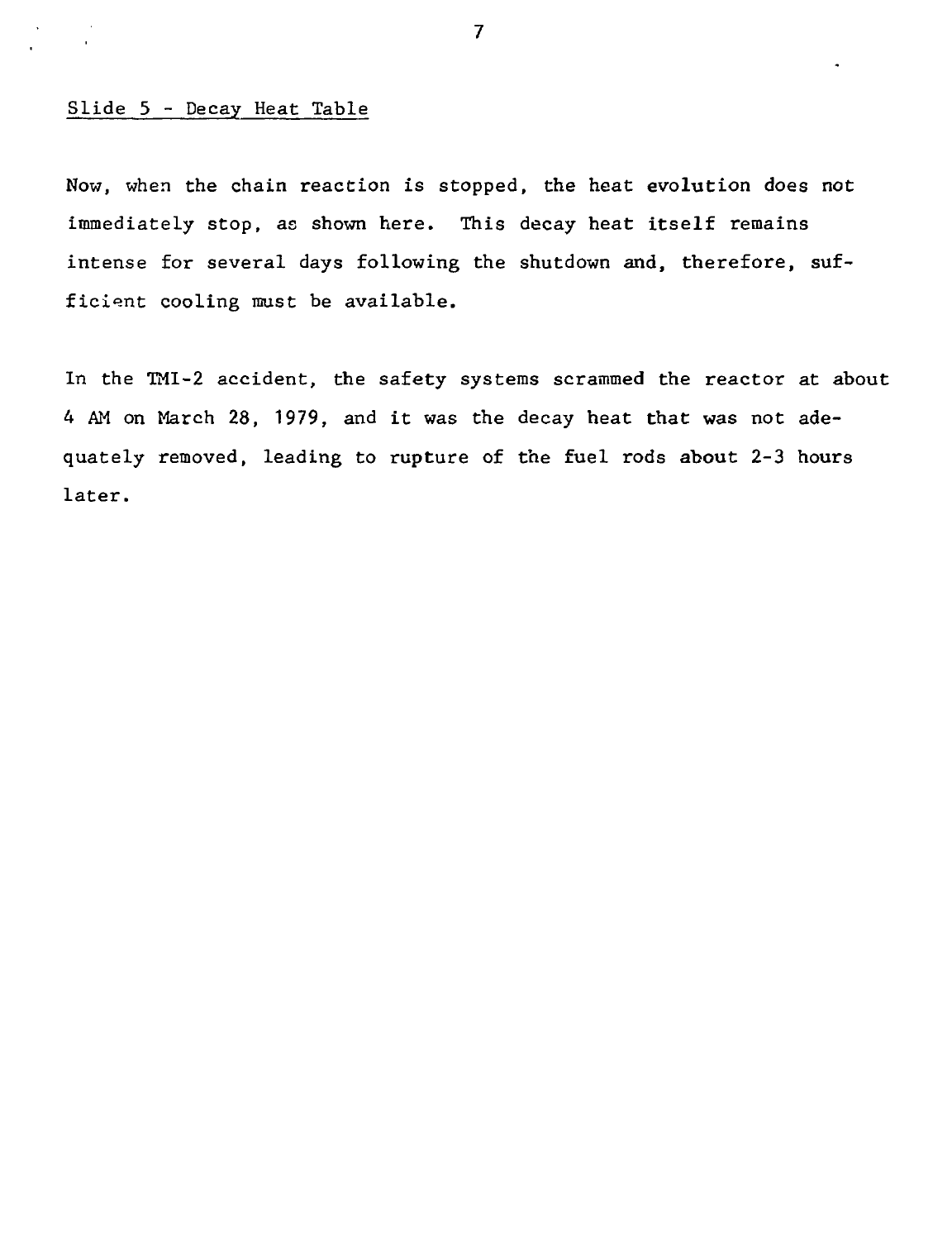# Slide 6 - Diagram of the Accident

The accident was caused by a series of mechanical failures and human judgment errors.

It began in secondary water system.

The condensate in that system is normally passed through ion exchange columns for on-line purification.

They had been having trouble with resin fines causing plugging of the cleanup system and had been attempting to blow out the plugs with a mixture of air and water.

The air being used was instrument air; this, of course, is considered a violation of safety practices in chemical plants, but in the reactor station, most of the safety systems were concentrated in the reactor operation.

The instrument air became wet and caused the automatic valves in the system to close, thus stopping secondary water flow to the steam generator and removing the heat sink for the reactor.

A by-pass line around the ion exchange system was available, but it contained a manual valve which had been left in the closed position.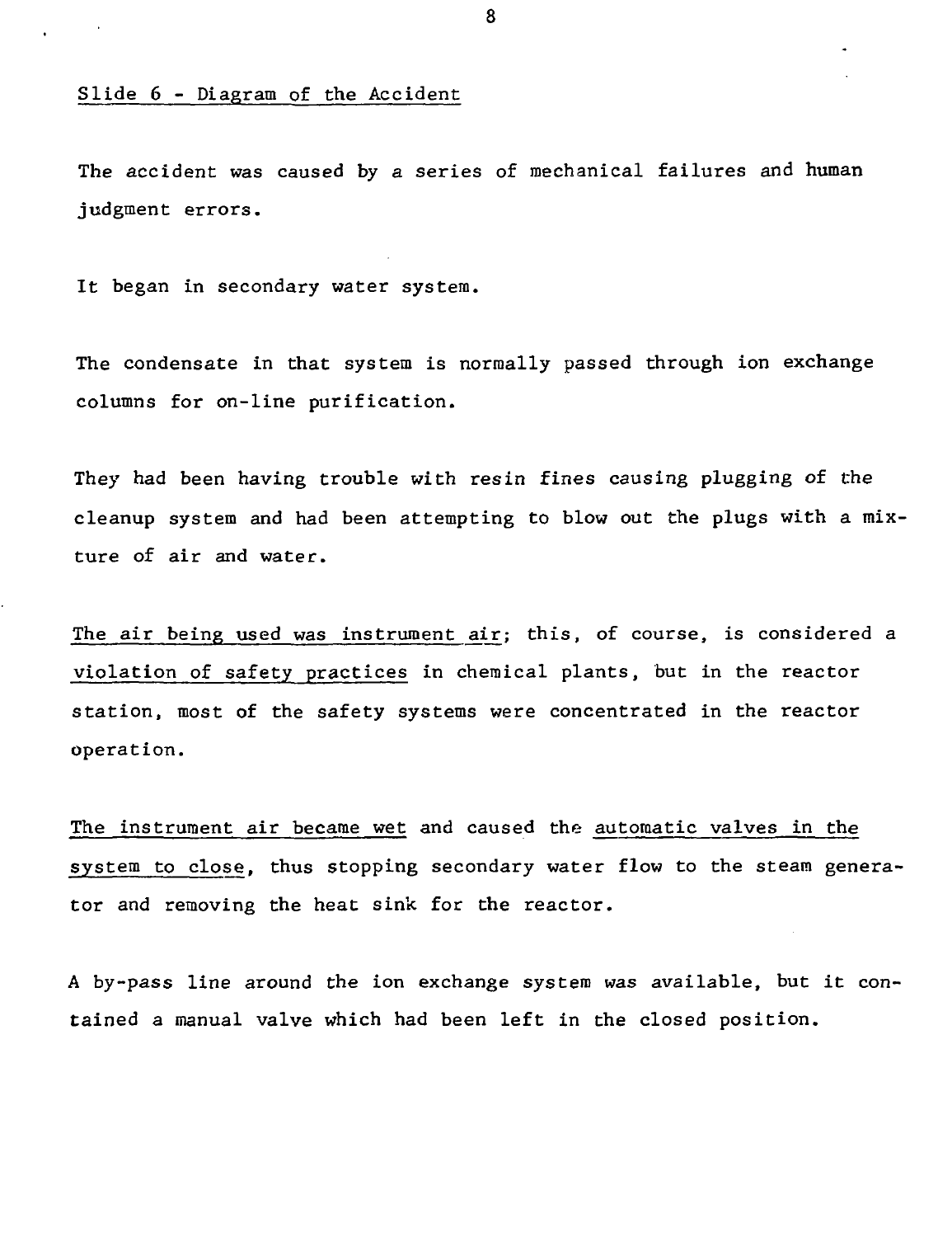The primary water system began to overheat and pressurize, causing the relief valve to open. However, when the pressure decreased, the relief valve did not reclose, and this was not recognized by the operators for over 2 hours.

The operators interpreted their instruments to say that the pressurizer tank was full--a condition that they had been trained to prevent.

When the emergency core cooling water came on, they turned it off.

This allowed the water level in the reactor vessel to drop below the fuel rods, which then overheated causing the zircaloy cladding to react with the hot steam and rupture, thus causing radioactive gases and watersoluble materials to be released.

 $\boldsymbol{q}$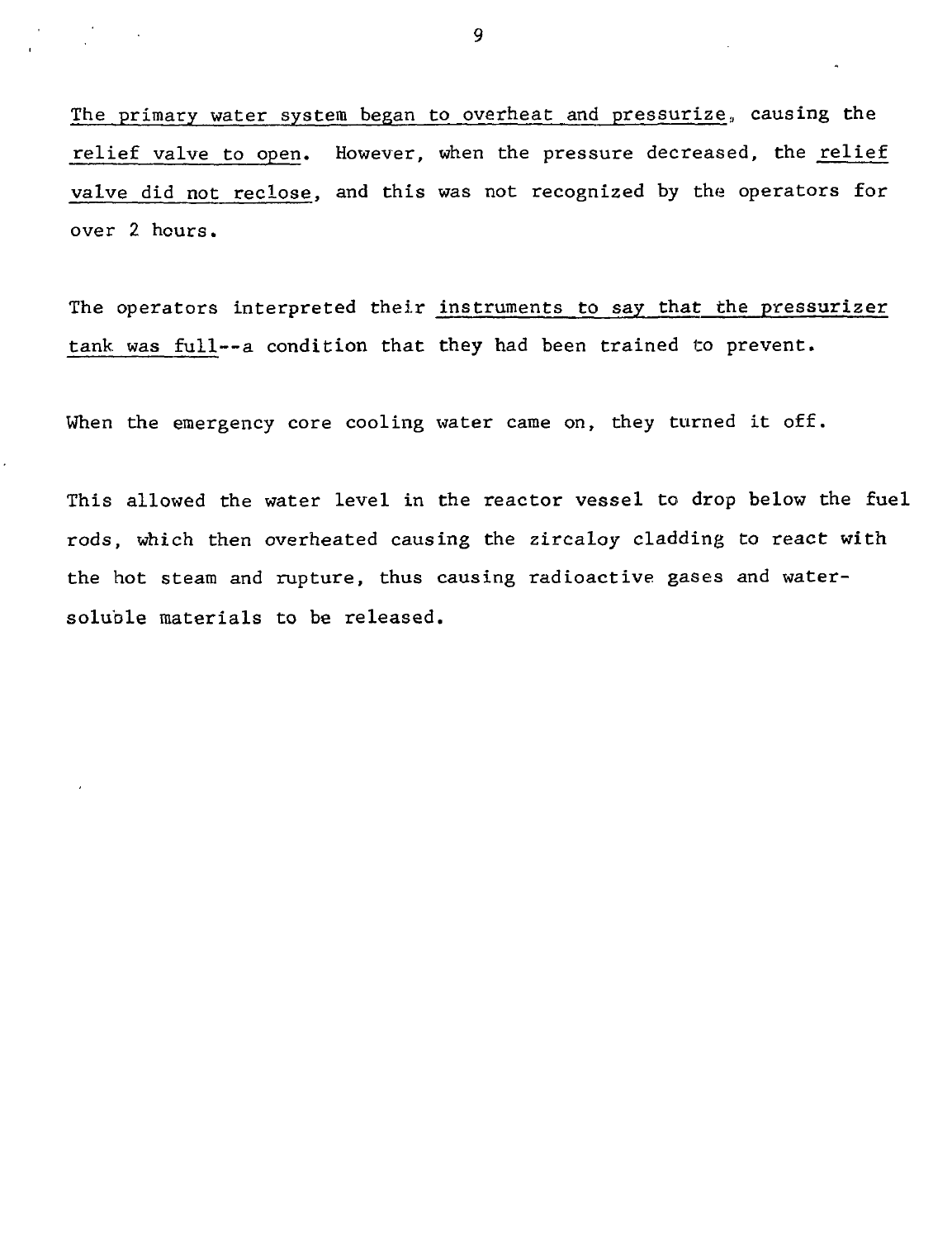### Slide 7 - Radionuclide Releases

Looking now at the radionuclides that were released--

About 60% of the gases Rr and Xe were released from the fuel and into the containment bldg.--about 10% was released through the Aux Bldg. to the atmosphere.

The Xe in the containment building decayed within  $\sim$ 2 months, but the Kr was eventually vented under controlled conditions.

Fortunately the uranium fuel and most of the fission products are not dissolved in the primary water which is maintained at a pH of  $>7$ .

About 50% of the iodine and cesium were released and dissolved in the water.

Iodine is a relatively volatile material and for the purpose of reactor licensing, the NRC assumes that 25% of the  $^{131}$ I will be released from the water.

A recent study, made because of the TMI accident findings, has shown that iodine is present mostly in the iodide state and as such is essentially non-volatile.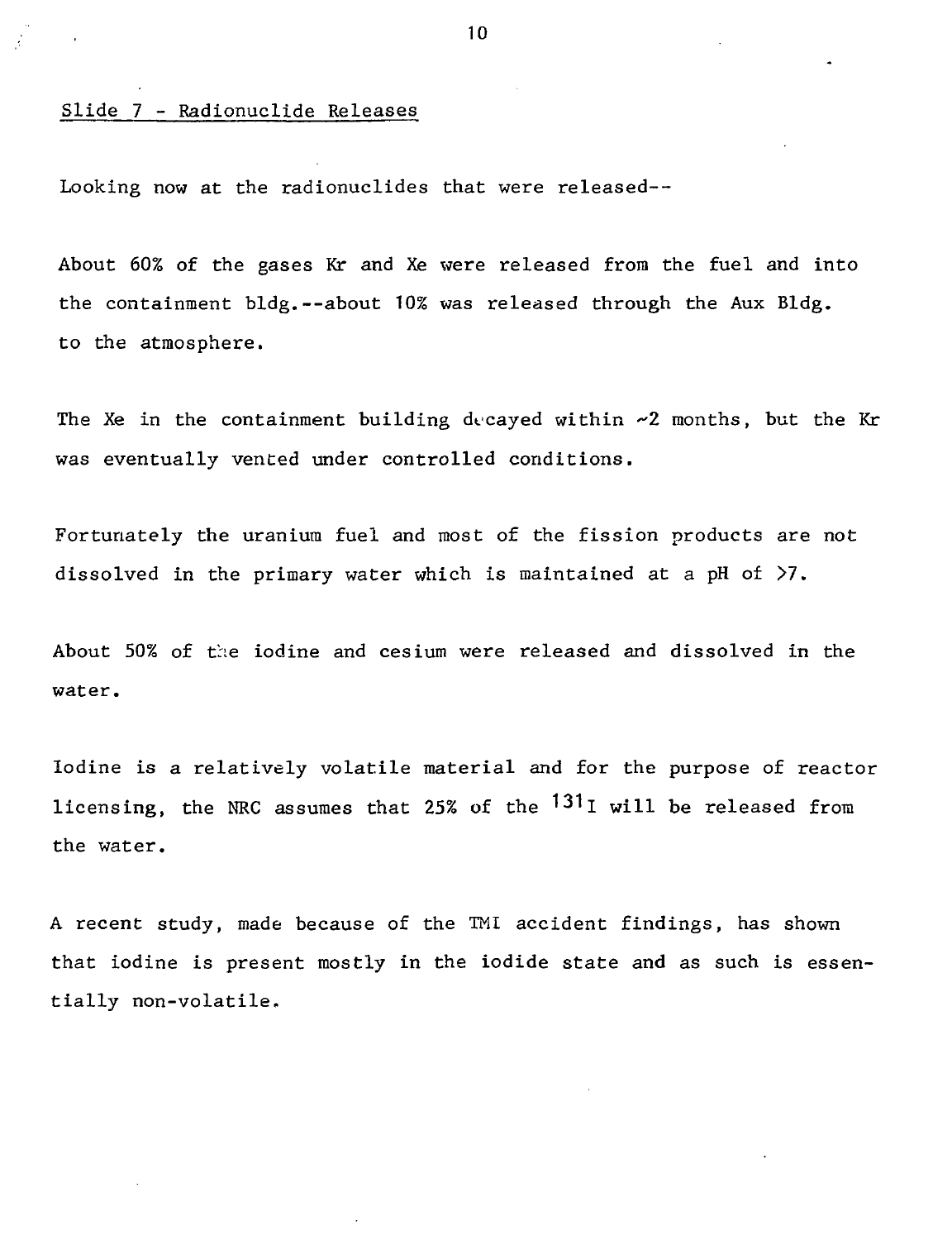### Slide 8 - 2nd Photo

The situation after the accident was--

The Unit 2 containment building had about 250,000 gal of contaminated water, and in-leakage was continuing at several thousand gal/day.

During the first 2 months, the leak rate was reduced to about 100 gal/day but not before ~600,000 gal accumulated in the building --~ 8 ft deep.

The Auxiliary Building was also highly contaminated and about 250,000 gal of less-contaminated water had been collected in the tanks and on the floor of that building.

There was special concern about the release of radioiodine, particularly when the charcoal traps in the off-gas system were found to be degraded and inefficient.

Considerable effort and expense was put forth to replace the 360 charcoal traps and to install a completely new charcoal trap system on the roof of the Auxiliary Building.

The control room and the fuel handling and turbine buildings were not contaminated.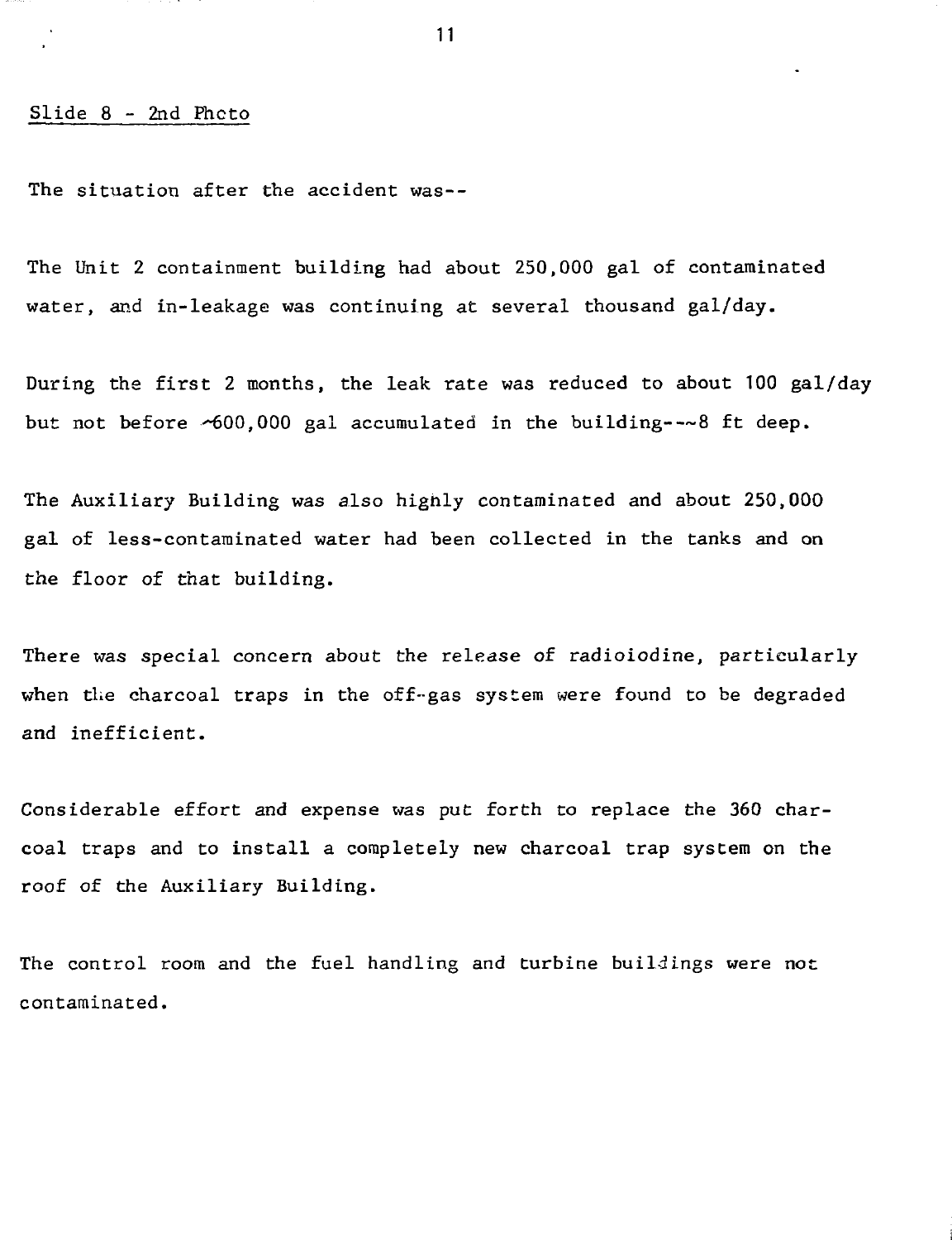# Slide 9 - Decay Chart

This chart shows that many of the radionuclides--particularly the  $^{133}$ Xe and <sup>131</sup>I--are sufficiently shoft-lived so that if they are contained for several months, as they were at TMI, they will decay to insignificant levels.

This leaves, then, as the primary radioactive contaminants  $134c<sub>S</sub>$ ,  $137c<sub>S</sub>$ ,  $89_{\text{Sr}}$ , and  $90_{\text{Sr}}$ .

The chart also illustrates that rapid cleanup activities following an accident are not really practical.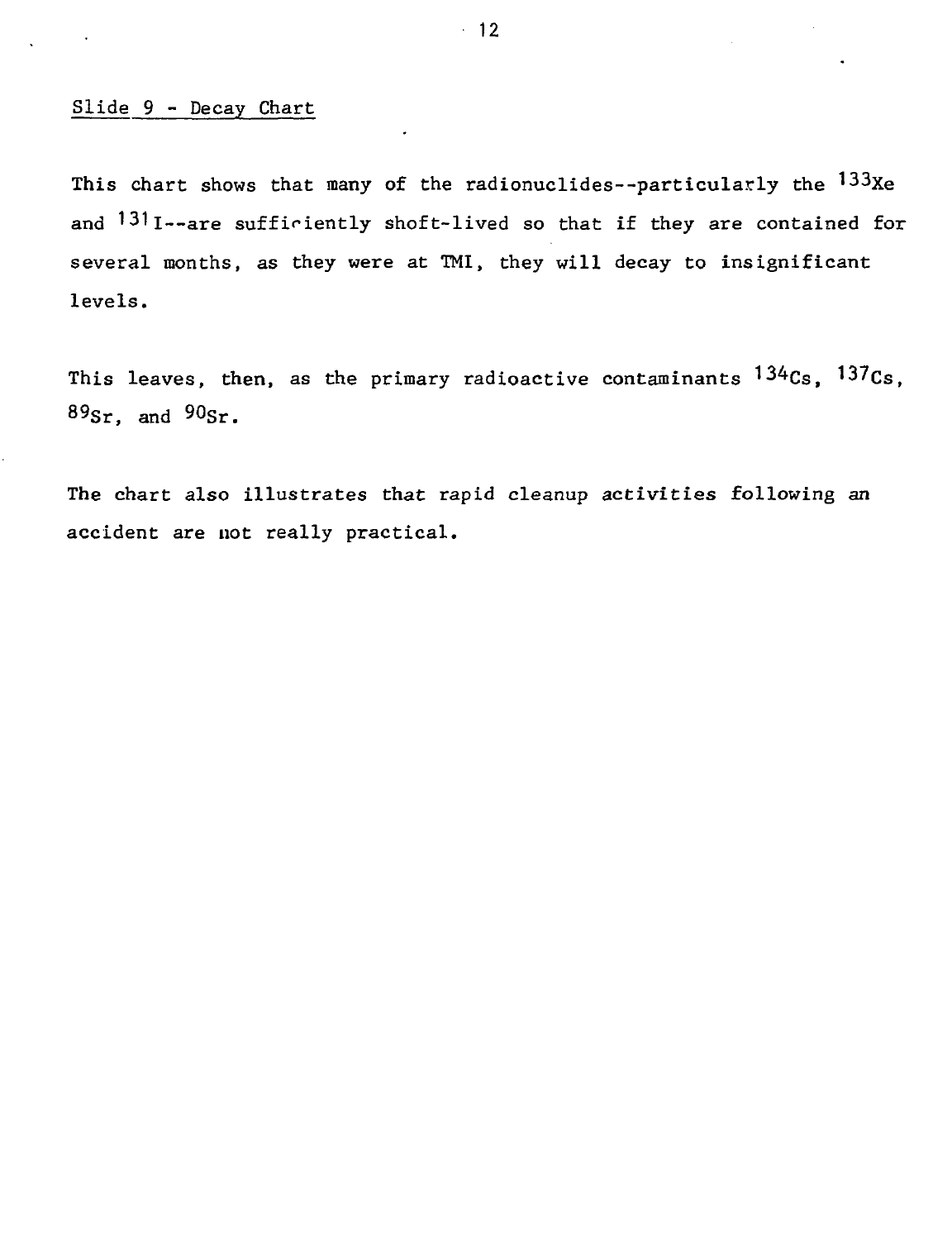# Slide 10 - Contaminated Water

Three bodies of contaminated water were generated--all contained as the primary chemical impurities, boron and sodium.

In all, these chemical impurities constituted some 40 tons of sodium borate and boric acid. These impurities had a significant impact on the choice of processing methods used for decontamination.

The radioactive contaminants totalled almost 1/2 million curias. This can be compared to a total of 60,000 Ci that had been generated during normal operations at all PWR sites beween 1960 and 1977.

The Primary and Containment Bldg. waters were considered to be "high activity level", and the process for cleanup was developed here at Oak Ridge and at Savannah River under the guidance of a special Technical Advisory Group.

The Auxiliary Bldg. water was considered to be "intermediate activity level" and was processed by means of conventional water purification ion exchange methods.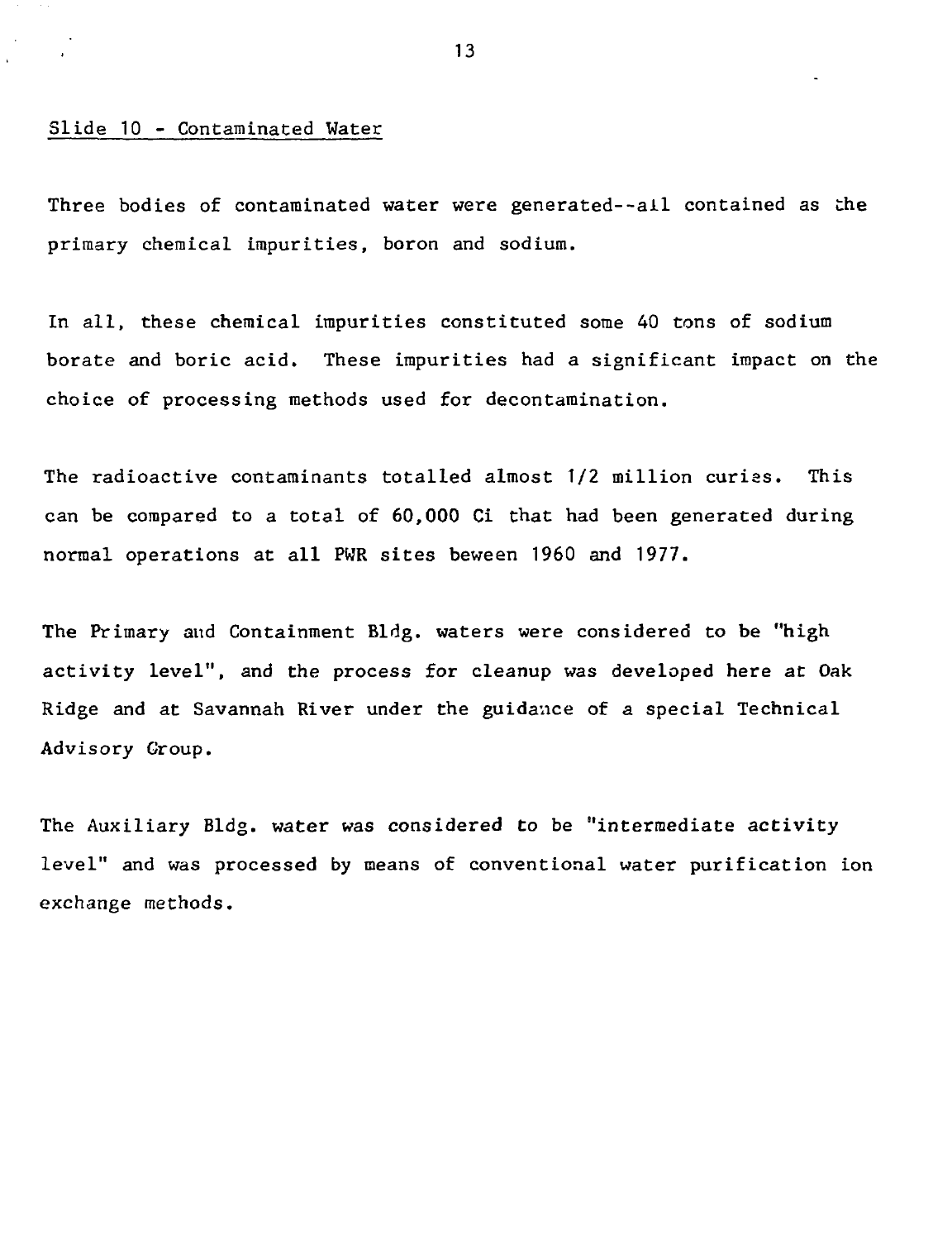### Slide 11 - Processes Considered

In considering the various processes for concentrating the radioactivity and decontaminating the water, several schemes that involved clarification of the water by filtration followed by either ion exchange, evaporation, or combinations of both were considered and were compared on the basis of the volume of wastes that would be generated and on the relative operating difficulties that would be encountered.

Most of you are familiar with conventional organic ion exchange resins- they have a hydrocarbon base and functional groups such as sulfonic acids or amines.

These are the types of ion exchangers used to clean up the lighly contaminated waters in normal operations at power stations.

By using both an anion exchange resin and a cation exchange resin, total demineralization of the water is obtained.

If this type system were used, as in the first flowsheet, the amount of resin used would be large because of the large amount of sodium borate in the water.

— also, the amount of resin needed would be large because it would be necessary to keep the concentration of radioactivity small, in order to avoid resin degradation from the absorbed radionuclides.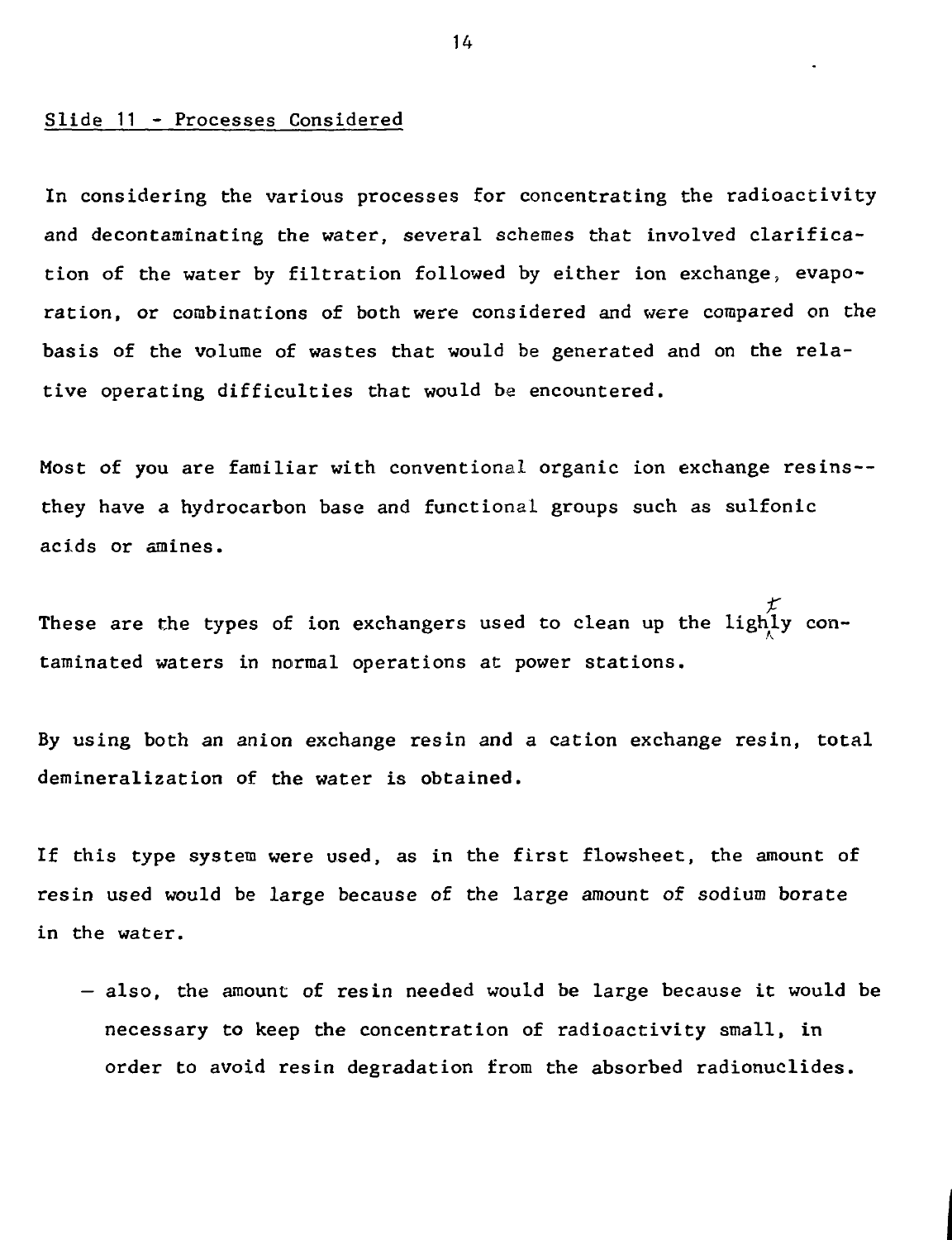- in flowsheet 2, the resin degradation could be lessened if the radioactivity was eluted with sulfuric acid, but the acid containing the radioactivity would have to be evaporated. In nuclear power stations, evaporators are of the forced-circulation type and require frequent maintenance. This would be difficult when the evaporator contained large amounts of radioactivity.
- $-$  in flowsheet  $3 -$  direct evaporation--the same maintenance problems would exist plus the concentrate would contain all of the sodium borate.
- in flowsheet 4 an inorganic ion exchanger—an alumino silicate clay called zeolite—would be used to absorb the bulk of the radioactivity, and this material would not be degraded by the absorbed radiation. Here, an evaporator would be used to finish the decontamination and the concentrate would again contain all of the sodium borate; but, in this case, the concentrate would be low-activity level waste.
- $-$  in the last flowsheet, the zeolite would be used to absorb the bulk of the radioactivity, and organic ion exchangers would then be used to complete the decontamination.

It is this last flowsheet that was selected for concentration of the radioactive materials and decontamination of the high-activity water at TMI.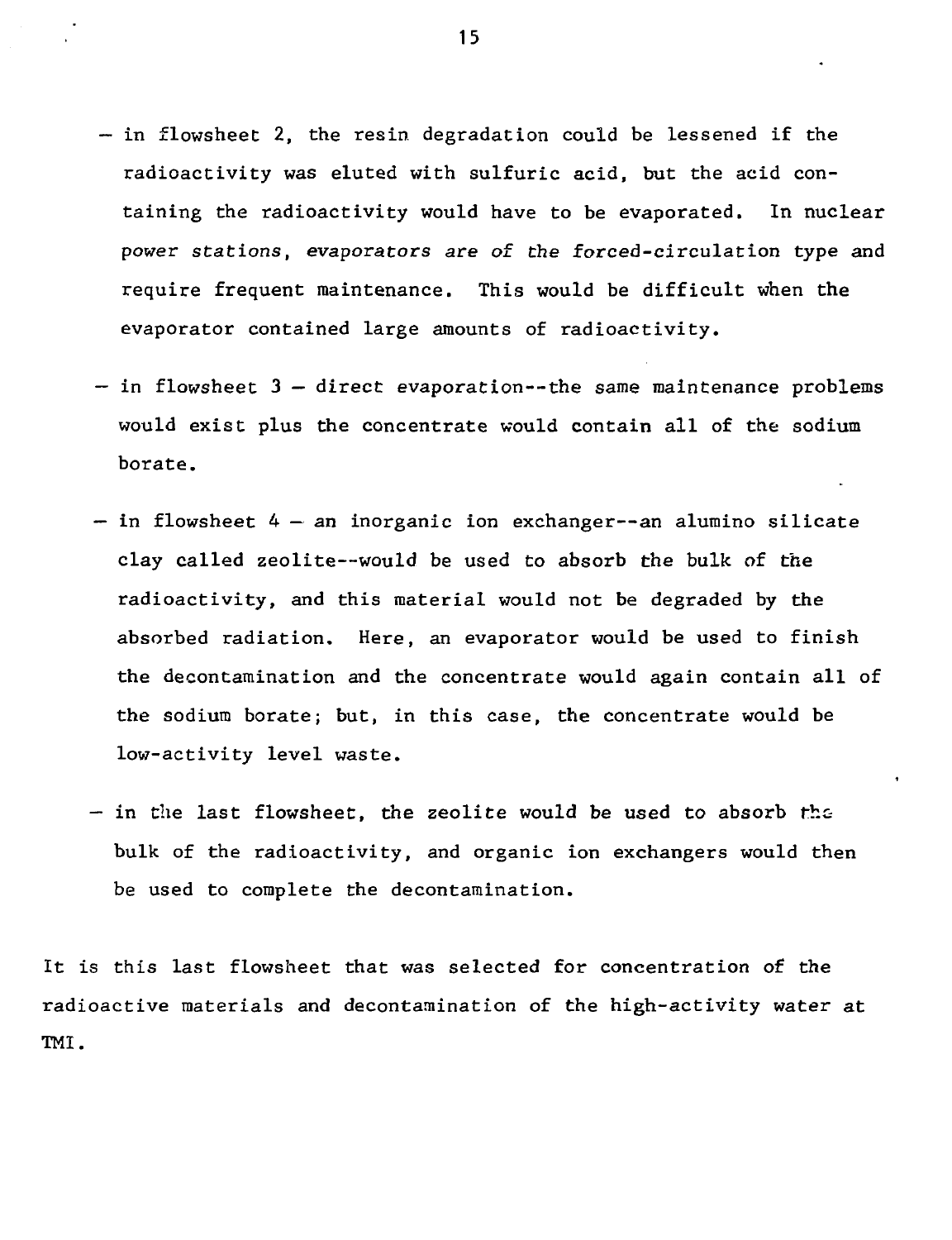# Slide 12 - SDS Flowsheet

After evaluating many types of ion exchangers in small column tests and recommending that zeolites be used, a processing system was designed by Allied General Nuclear Services and was built and installed by the Chem Nuclear Company.

The system was installed in the spent fuel handling pools at TMI so that the pool water could be used for shielding. The system was called the "Submerged Demineralizer System" although the system did not really demineralize the water.

After development, we evaluated the flowsheet at ORNL using  $6 + L$  of actual containment building water and small columns only 1/100,000 the size of the real columns. Joe Knauer and Lew Byrd did most of the experimental work but were aided by many others. We found that there were solids on the bottom of the building and recommended that the water be decanted into the processing system; therefore, they designed a floating pump which was called the "sump sucker."

We recommended the proper type of filter for clarification and made improvements of the zeolites used in the ion exchangers so that all of the water could be processed while generating only about 600 gal of high-level waste. This represented a concentration factor of over 1000 from the contaminated water.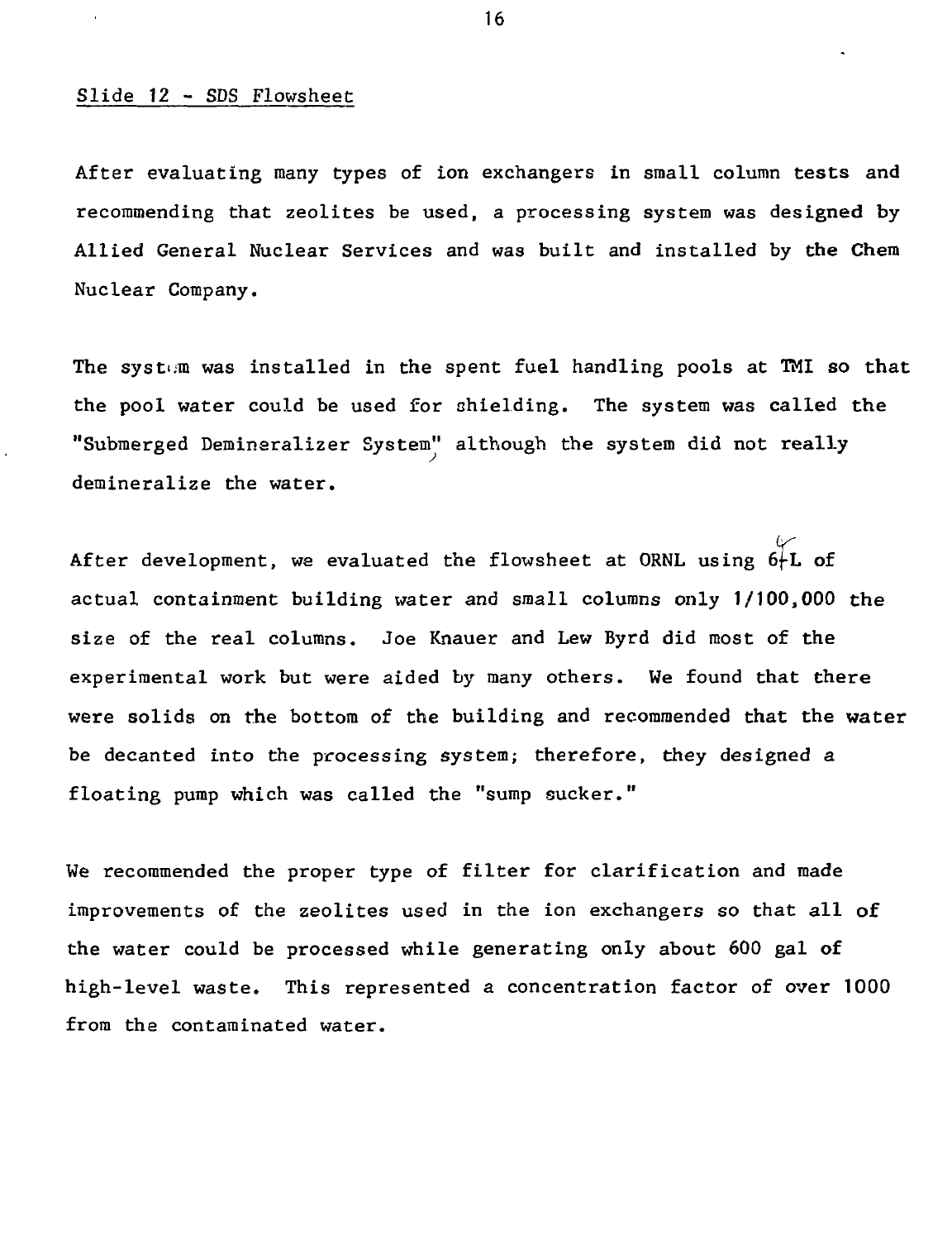And finally, we found that a special technique could be used to make the polishing decontamination effective without having to totally demineralize the water.

 $\ddot{\phantom{a}}$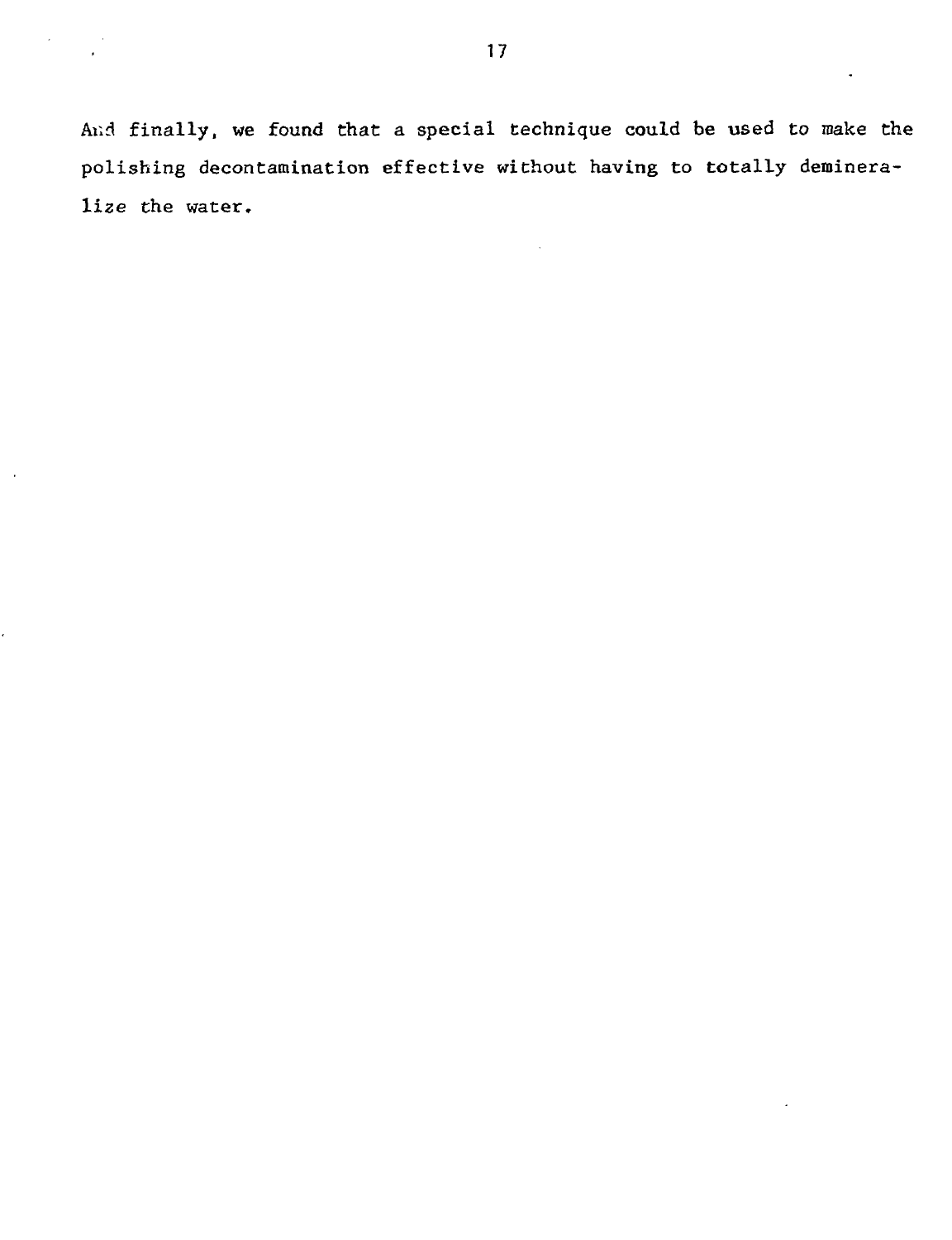# Slide 13 - Status of Cleanup

The current status of cleanup at TMI is shown here.

Decontamination of the large volume of containment sump water was completed about 2 months ago, and preparations are now being made for decontaminating the primary water system.

After that, the relatively large job of removing the damaged fuel can be started.

When that is completed, the surfaces in the Reactor Containment Building will be decontaminated where possible.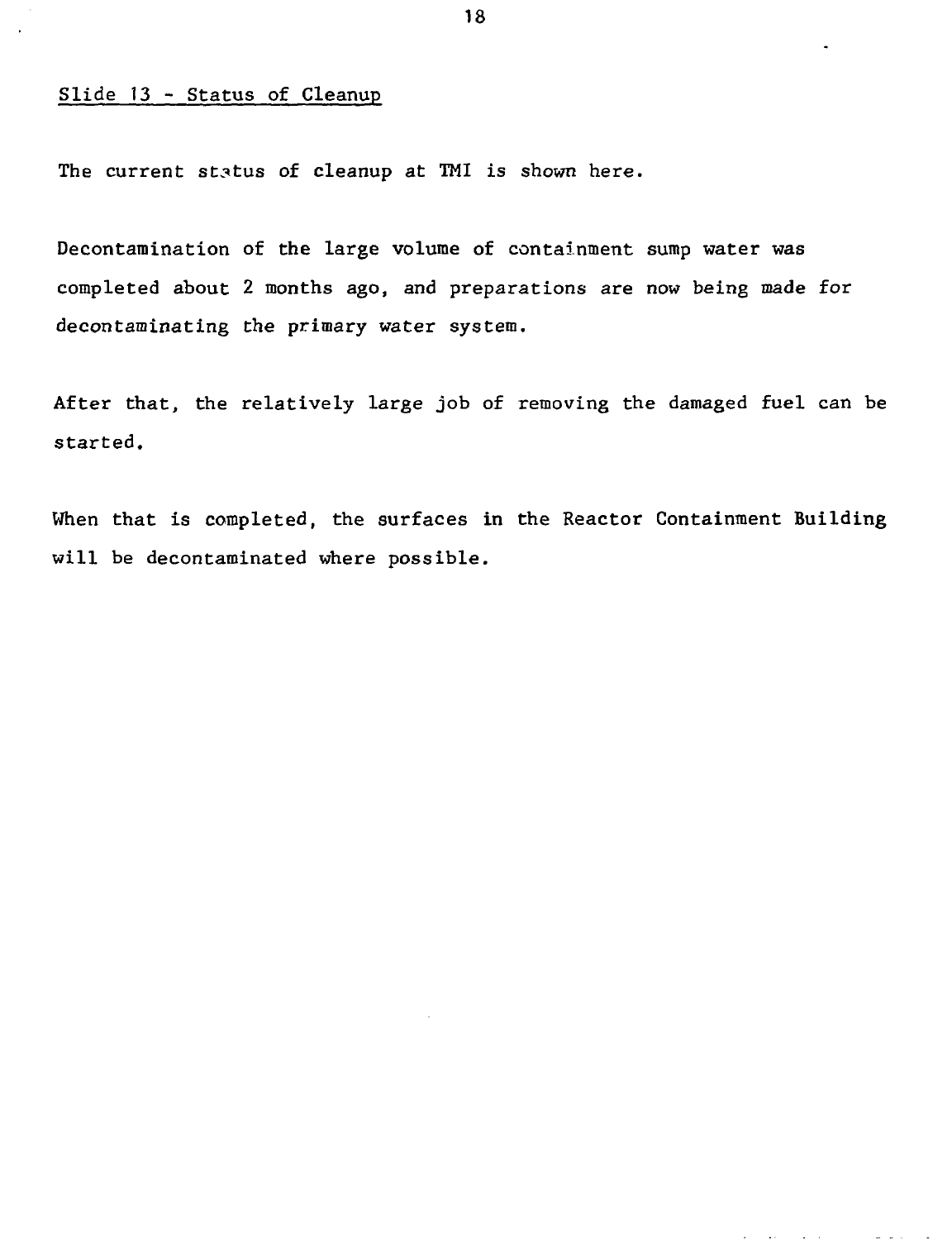# Things Learned

Accidents can happen in nuclear power plants--more probably will occur.

At TM1, the safety systems worked well—no one was hurt, and if the systems had not been overridden, probably no releases of activity would have occurred.

More attention must be paid to proper training. Since the accident, much effort has been devoted to this.

Operators must be taught never to turn the emergency cooling water off- similar accidents have occurred before and after TMI, and because the water was left on, no fuel rupture occurred.

Radioiodine control may not be as much of a problem as originally thought.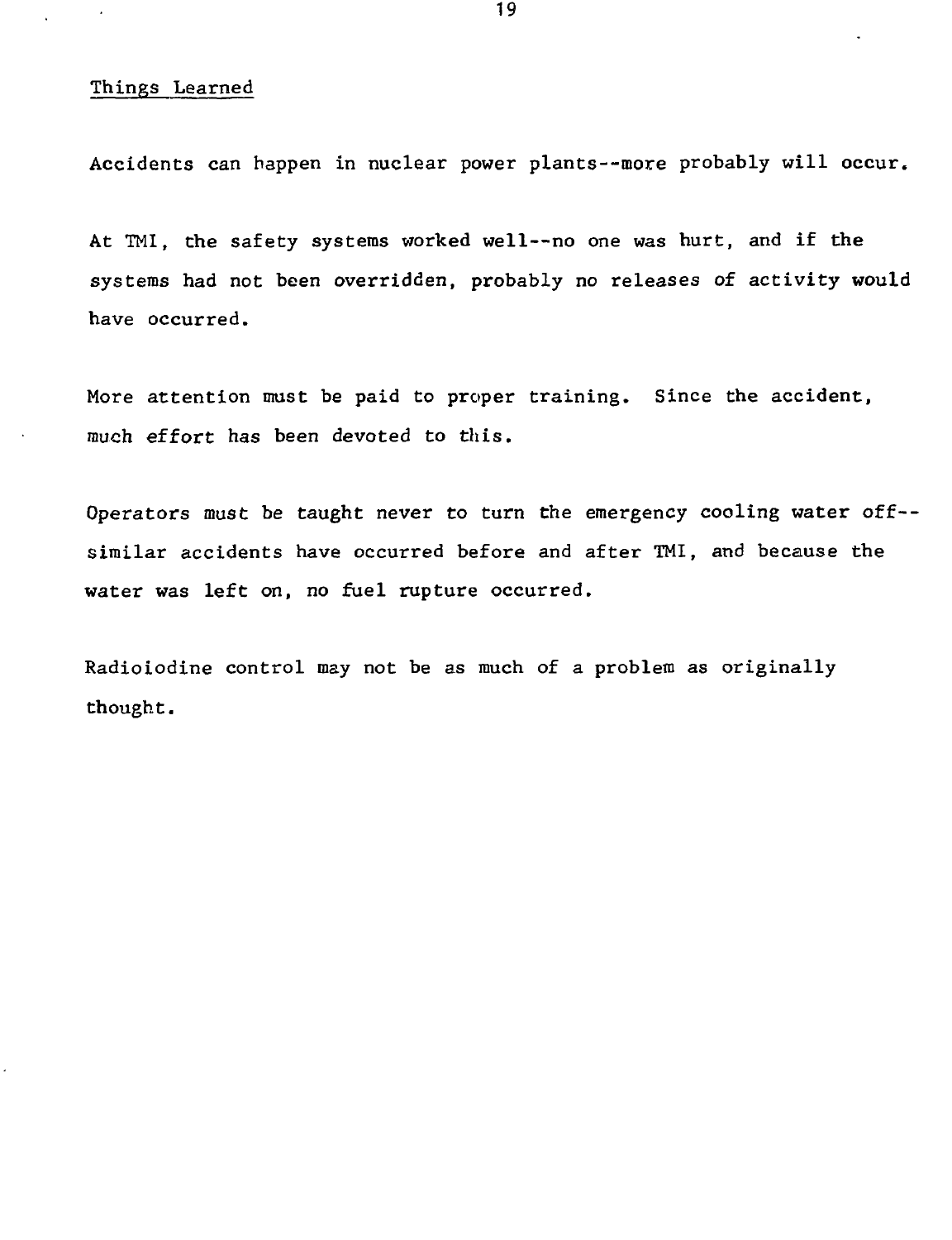# Effects on Nuclear Power

 $\mathcal{L}$ 

مرں او ٹیپ Public opinion was raised against nuclear power but have mostly subsided now.

More restrictions have been applied--causing more downtime (less operating efficiency) and longer approval times (and higher costs) for new reactors.

In the long run, the application of nuclear power will depend on our energy needs.

In other countries, new reactors are still being bought.

The market for nuclear reactors may eventually return in the U.S.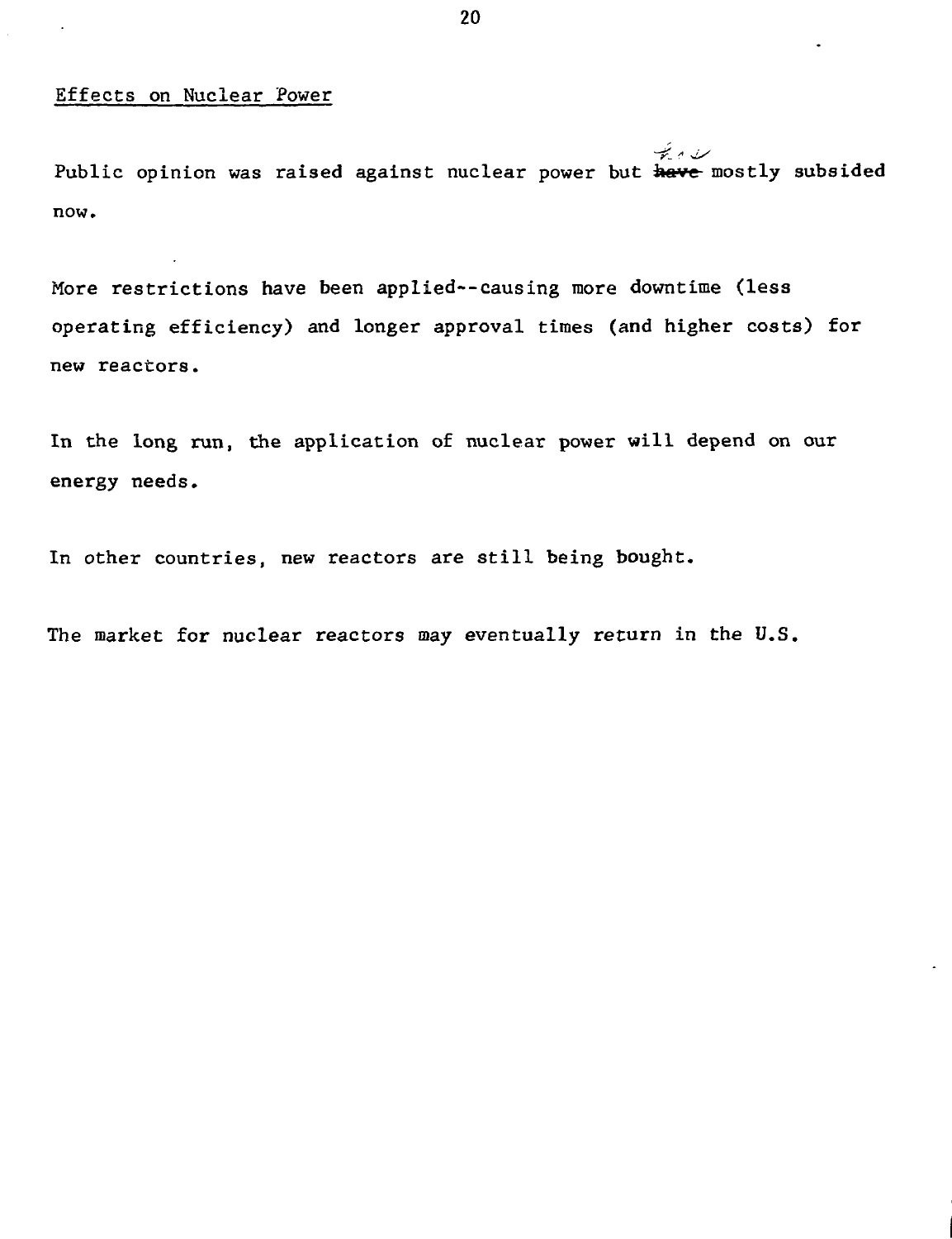

į.

Ą,

今日からは遊離し

i<br>P

「何度に落ちても最後の戦争」

ţ

é.

**The Seconds** 

**CARRAT**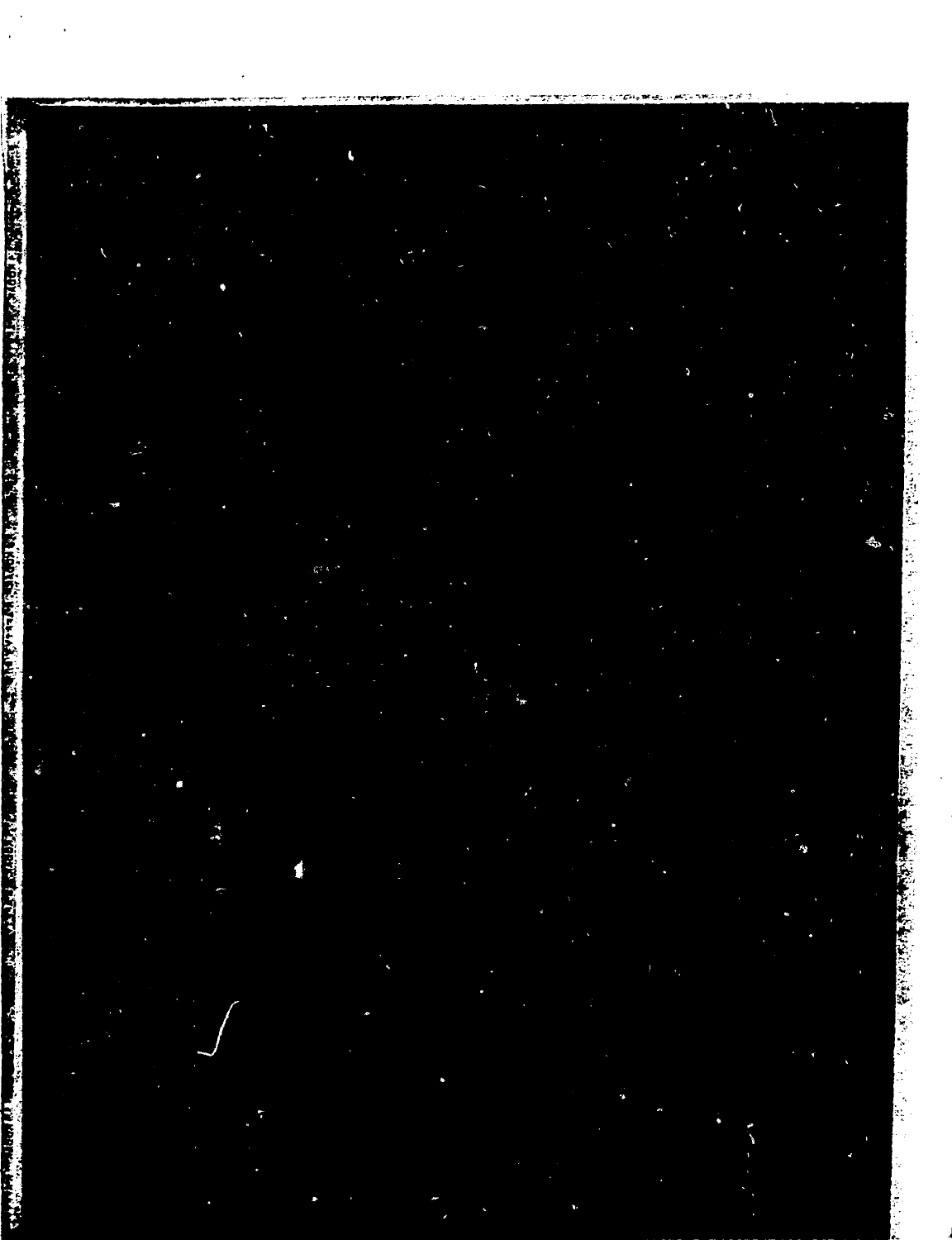# FACILITY DATA, THE UNET 2 (From NUREG-0020)

Location: 10 miles southeast of therrish Type of Renctor: Pressurized Water Reactor Licensed Thermal Power: 2772 MMt Design Electrical Rating: 906 MWe (net) Date of Initial Criticality: 3/28/78 Date of Commercial Operation: ~12/30/78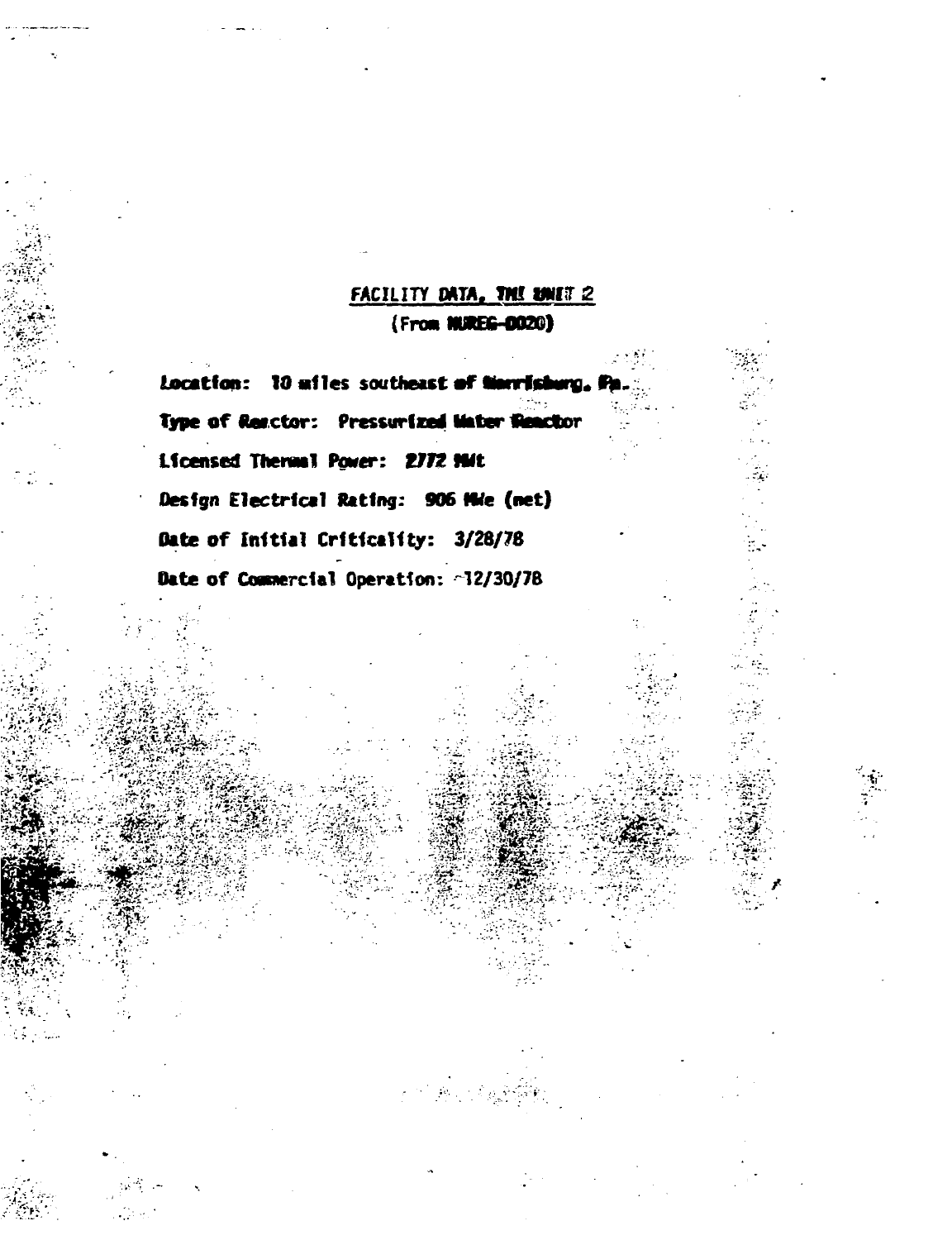

 $\sim \infty$  $\ddot{\cdot}$ 

*YER BEACHOR ROW* R FLANT. m uracan ۸× Ning Slowe to 1 ta fa in the Su r ma ن هغ دا iakte ۰ø m **M-1841.)** 

 $\mathbf{I}$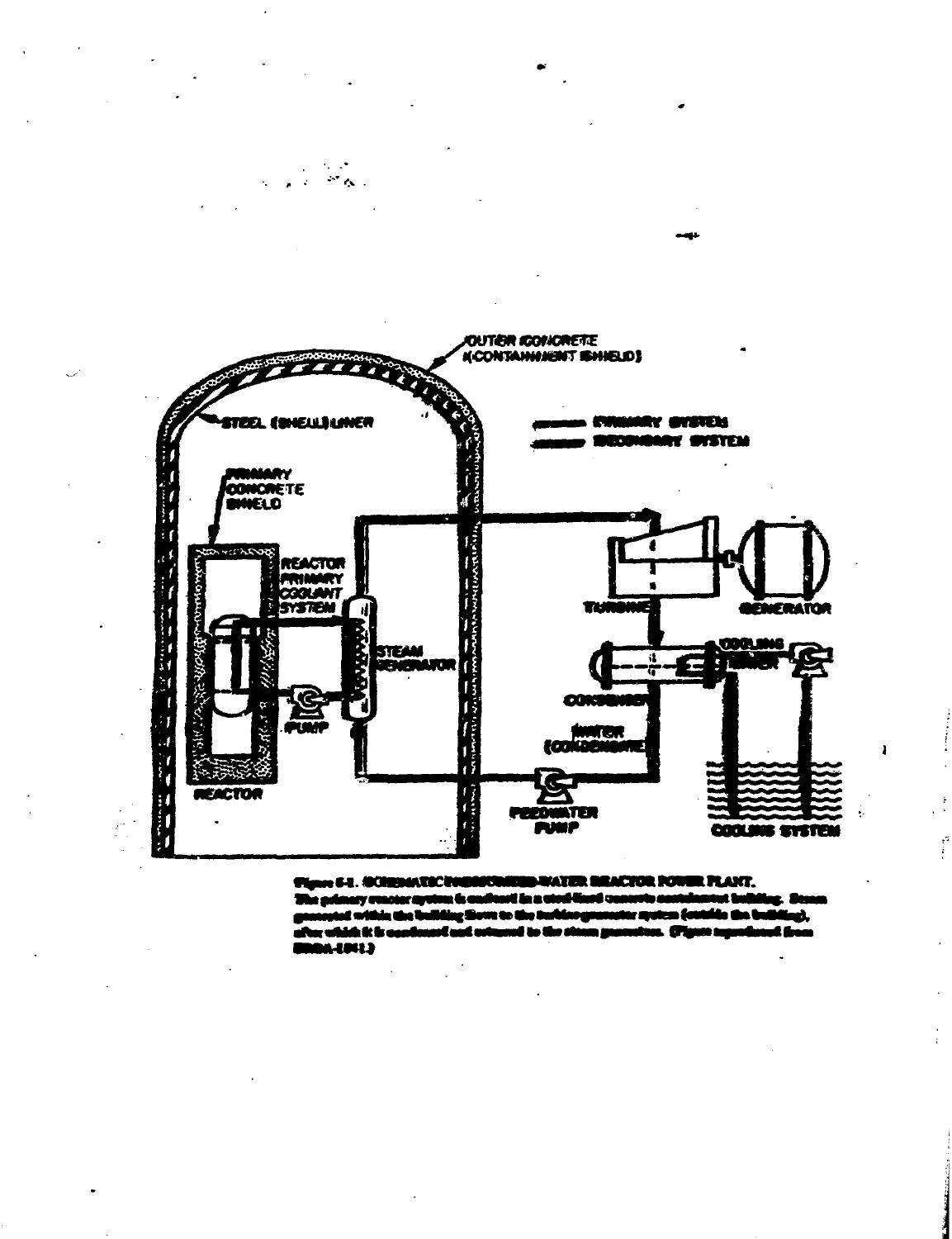

Ŵ.

Ŀ.

N.

 $\gamma^*_{\vec{U}}$ 

**ALTERNATIVE ARRANGEMENT FO** 

i with t fest à i. Then a **ECON** m S S. (Fi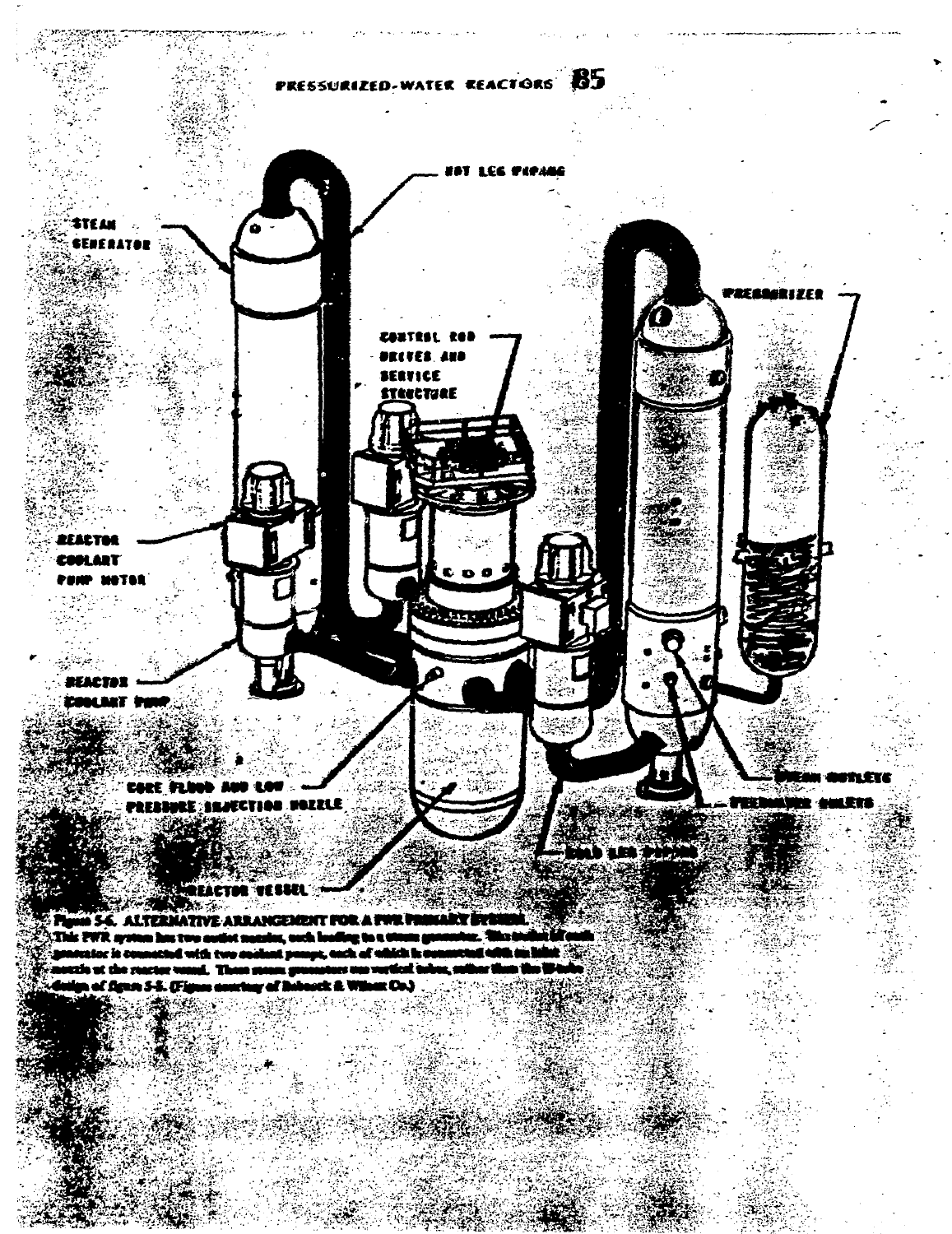| Time After<br><b>Shatdown</b><br>("Bcran") | m<br>"Seat Estimate" | asilgn<br>Mer. ISR<br>iacwap |  |
|--------------------------------------------|----------------------|------------------------------|--|
|                                            | 2700 HWL             | 100Z                         |  |
| 2 mesets                                   | <b>300-500 M/c</b>   | 10-202                       |  |
| 2 minutes                                  | 100 M/z              | 4.07                         |  |
| 1 hour                                     | <b>36 MHz</b>        | 1.5%                         |  |
| 5 hours                                    | 22 MHz               | 1.01                         |  |
| $1 - 4xy$                                  | 13 NVc               | O.6Z                         |  |
|                                            | <b>5 MHz</b>         | <b>0.3%</b>                  |  |
|                                            | 2 MHz                | <b>0.15Z</b>                 |  |
|                                            | $2$ Mic              | 8,867                        |  |
|                                            | 0.3 HVt              | 110.0                        |  |
|                                            |                      |                              |  |

eration flate

r Cae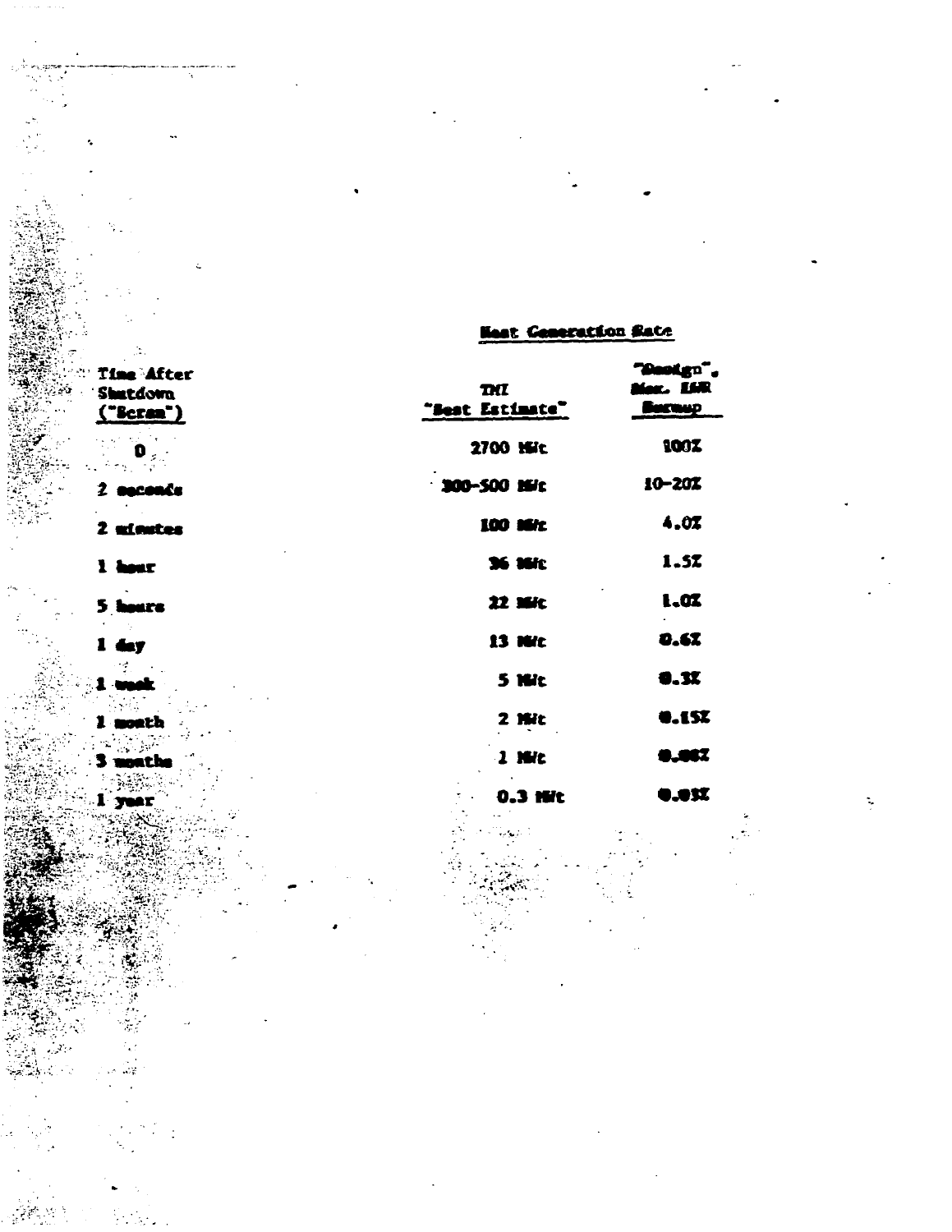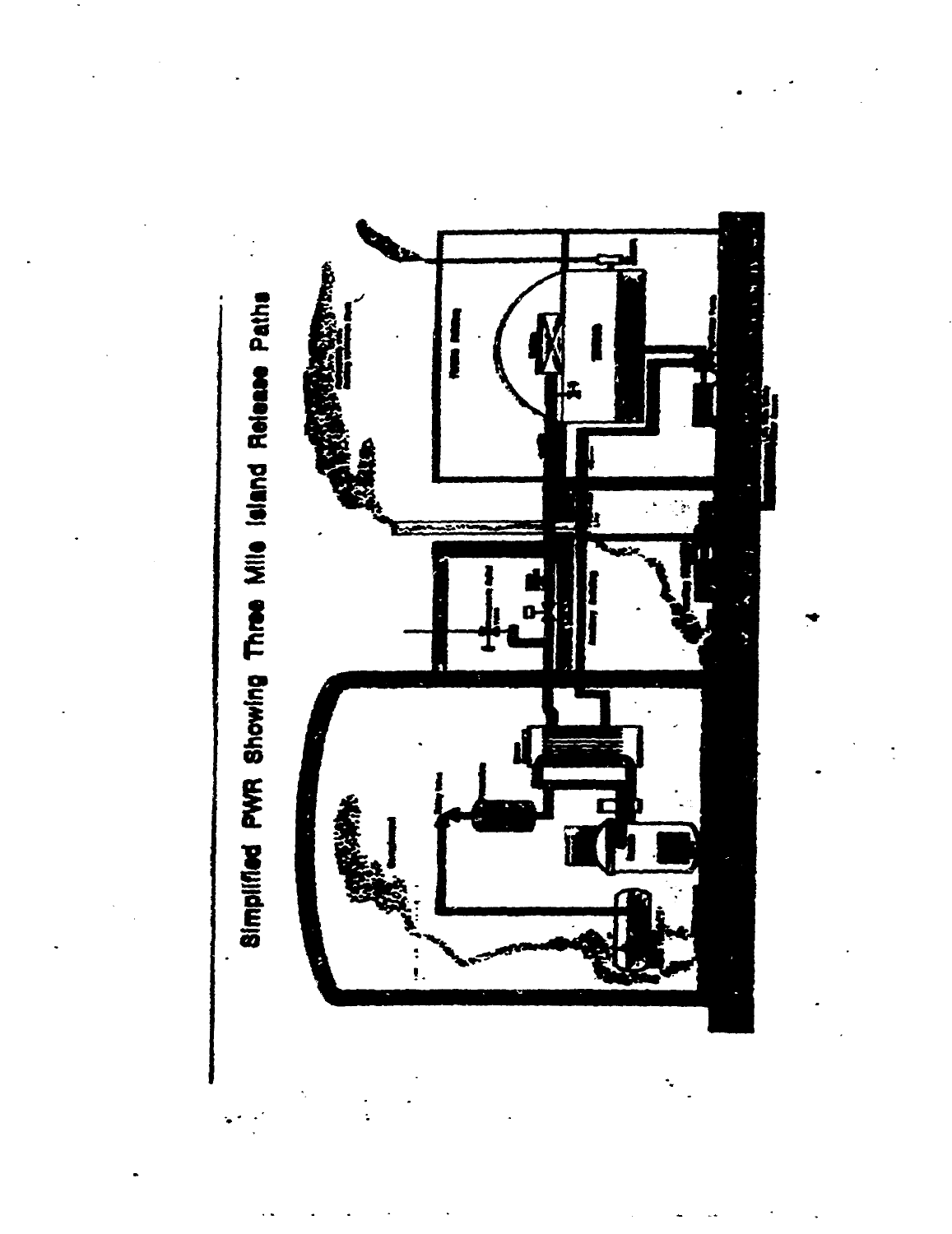# RADIONUCLIDE INVENTORIES AND RELEASES AT THREE MILE ISLAND

| Radionuclides | Inventory | Mnount Selessed  |             |                                 |  |
|---------------|-----------|------------------|-------------|---------------------------------|--|
|               | KCi)      | From Fuel        | To Building | To Atmosphere                   |  |
| $Kr - 85$     | 0.096     | $-60%$           | $-601$      | $-102$                          |  |
| Xe-133        | 140       | $-60x$           | $-60%$      | $-102$                          |  |
| $I - 131$     | 65        | $-50x$           | 0.007%      | 0.00002%                        |  |
| $C_{6} - 137$ | 0.85      | $-50X$           |             | $\mathbf 0$                     |  |
| <b>Sc-90</b>  | 0.77      | <b>&lt;0.01%</b> |             | $\mathbf 0$                     |  |
| <b>Ba-140</b> | 140       | 0.21             |             | $\lambda_{\rm{m}}$<br>$\bullet$ |  |
|               |           |                  |             |                                 |  |

 $\epsilon_{\rm s}$ 

 $\frac{1}{2}$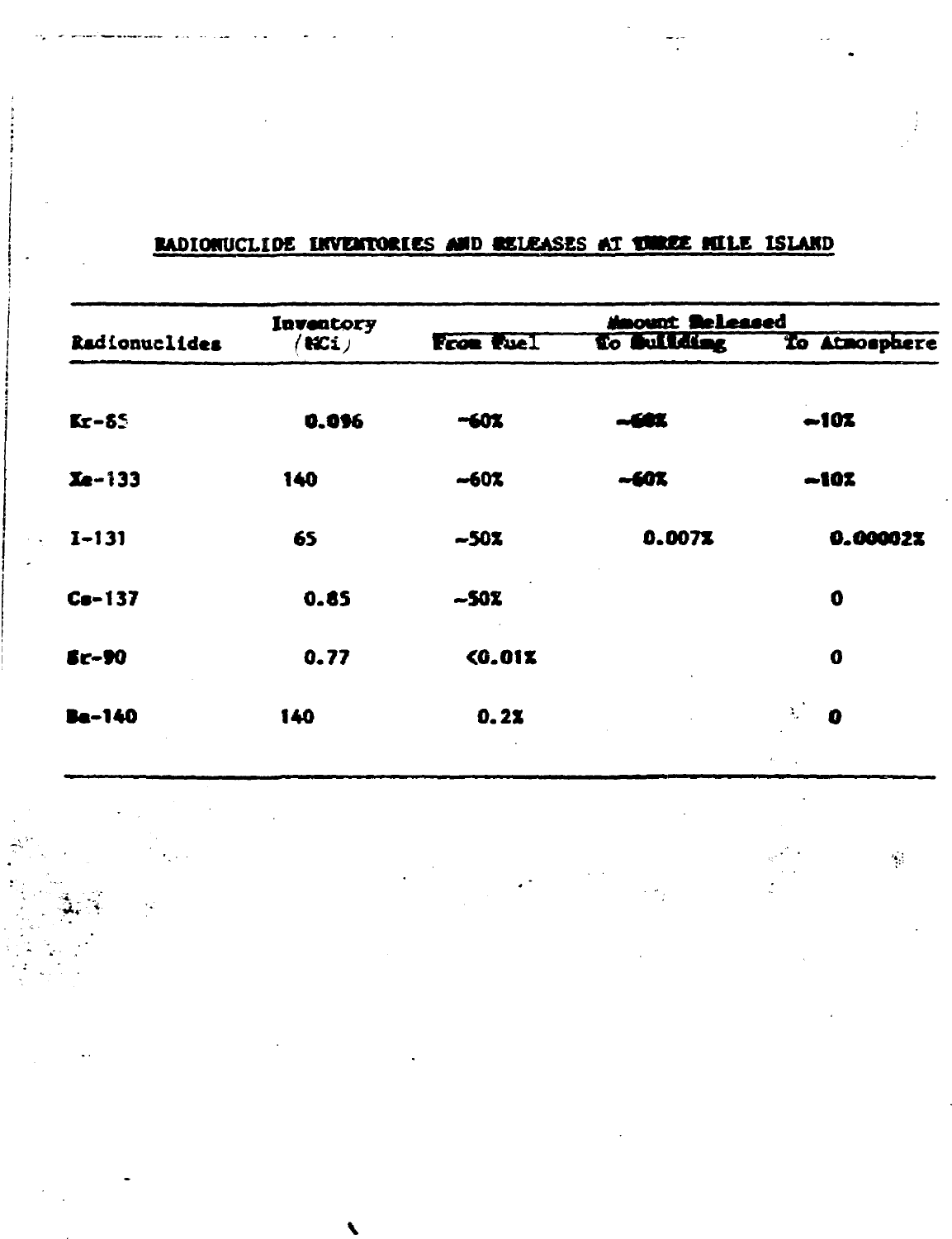

**The Report Advisor**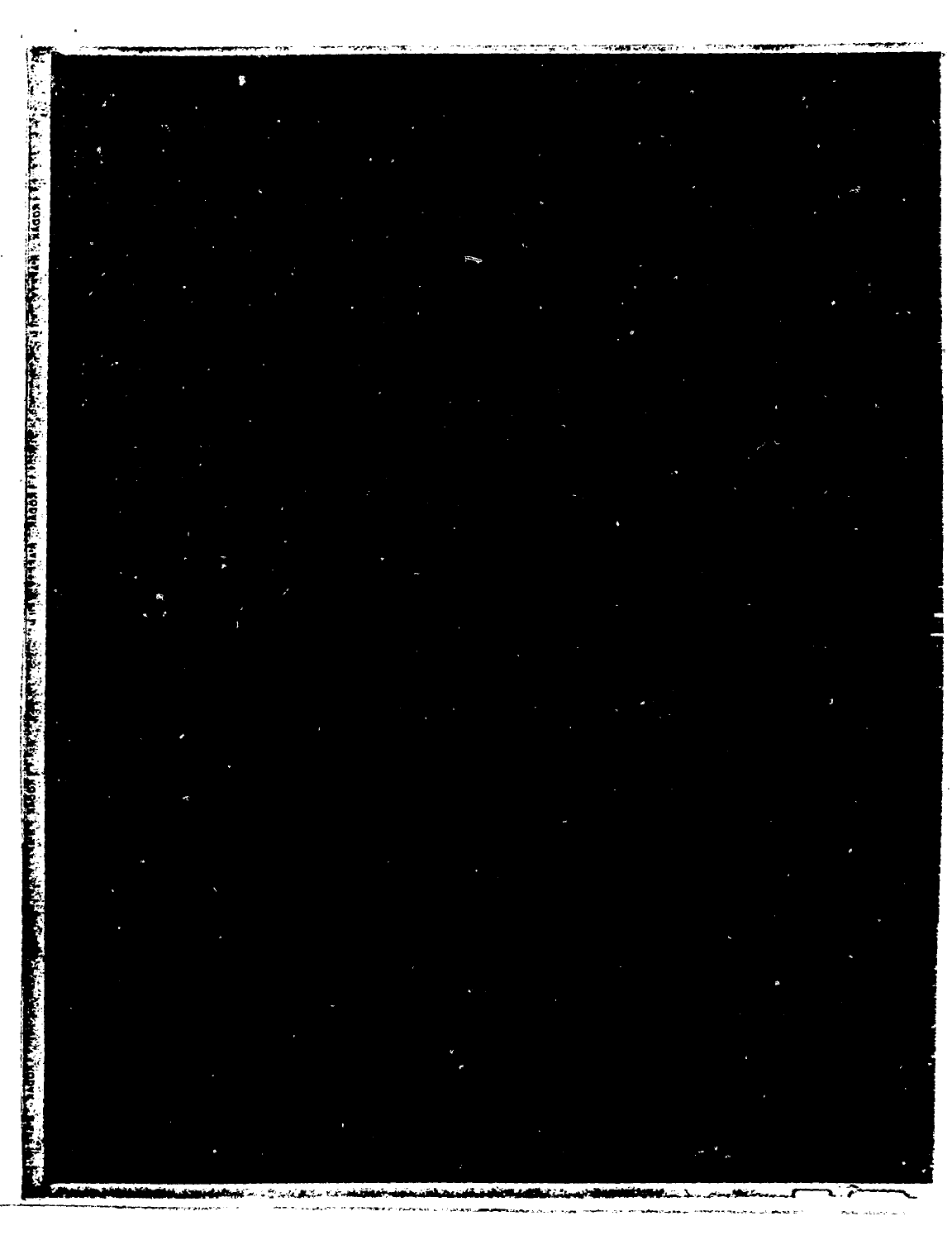**ORNL Dwg 79-13239HI**

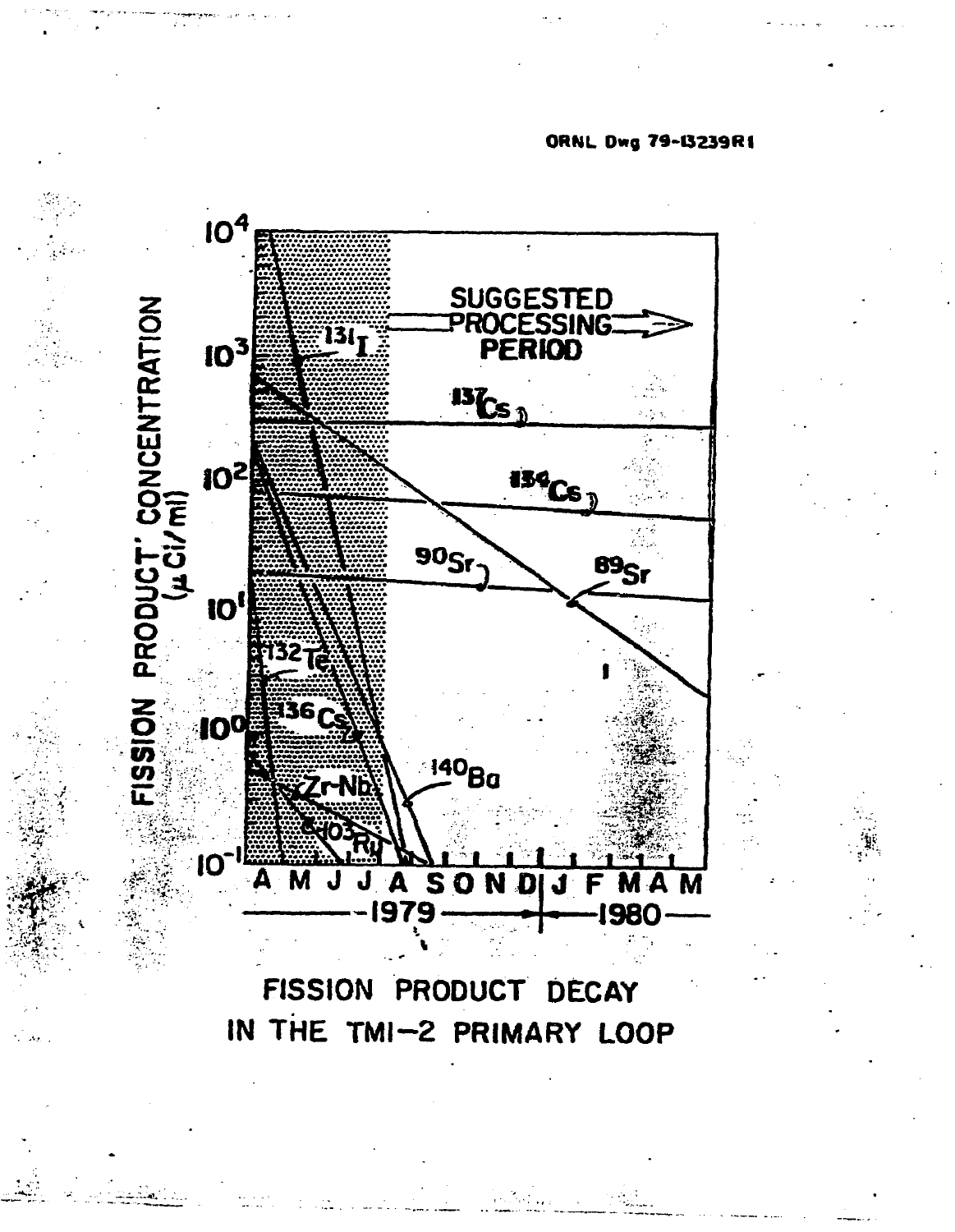

 $\label{eq:2.1} \frac{1}{\sqrt{2}}\int_{0}^{2\pi} \frac{d\mu}{d\mu} \frac{d\mu}{d\mu} \sum_{\substack{d=1 \\ d\mu}} \frac{1}{\sqrt{2}} \sum_{\substack{d=1 \\ d\mu}} \frac{1}{\sqrt{2}} \sum_{\substack{d=1 \\ d\mu}} \frac{1}{\sqrt{2}} \sum_{\substack{d=1 \\ d\mu}} \frac{1}{\sqrt{2}} \sum_{\substack{d=1 \\ d\mu}} \frac{1}{\sqrt{2}} \sum_{\substack{d=1 \\ d\mu}} \frac{1}{\sqrt{2}} \sum_{\substack{d=1 \\ d\mu}} \frac{1$ 

 $\label{eq:2} \frac{1}{2} \frac{d^2\phi}{d\phi^2} = \frac{1}{4\pi^2} \frac{d^2\phi}{d\phi^2}$ 

 $\frac{1}{2}$ 

 $\vec{X}$ 

|                | Aux Bldg. Water |                     | Containment Bldg. Water | Primary Water |  |
|----------------|-----------------|---------------------|-------------------------|---------------|--|
| Volume         | 300,000 gal     |                     | 650,000 gal             | 90,000 gal    |  |
| Boron Conc.    |                 | 500 ppm             | 2,000 ppm               | 3,870 ppm     |  |
| sodium Conc.   |                 | 250 ppm             | 1,200 ppm               | 1,400 ppm     |  |
| $C$ #-134, 137 | $-35,000$ C1    |                     | 400,000 CL              | 8,000 Ci      |  |
| Sr-90          | $-1,200$ Ci     | $\rightarrow$ $\pm$ | 12,000 以                | 8,000 Ci      |  |

 $\mathbf{I}$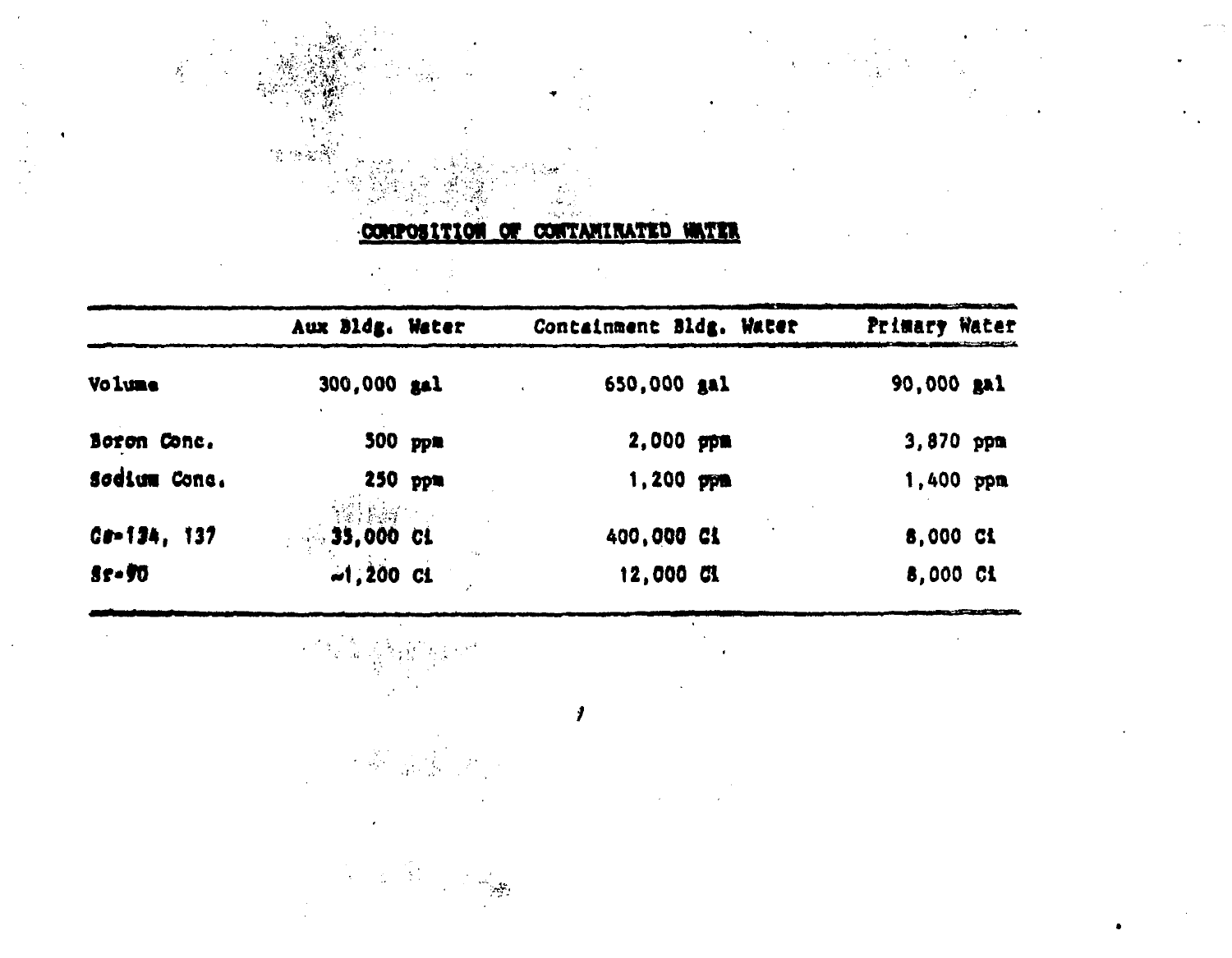

FLOWSHEETS CONSIDERED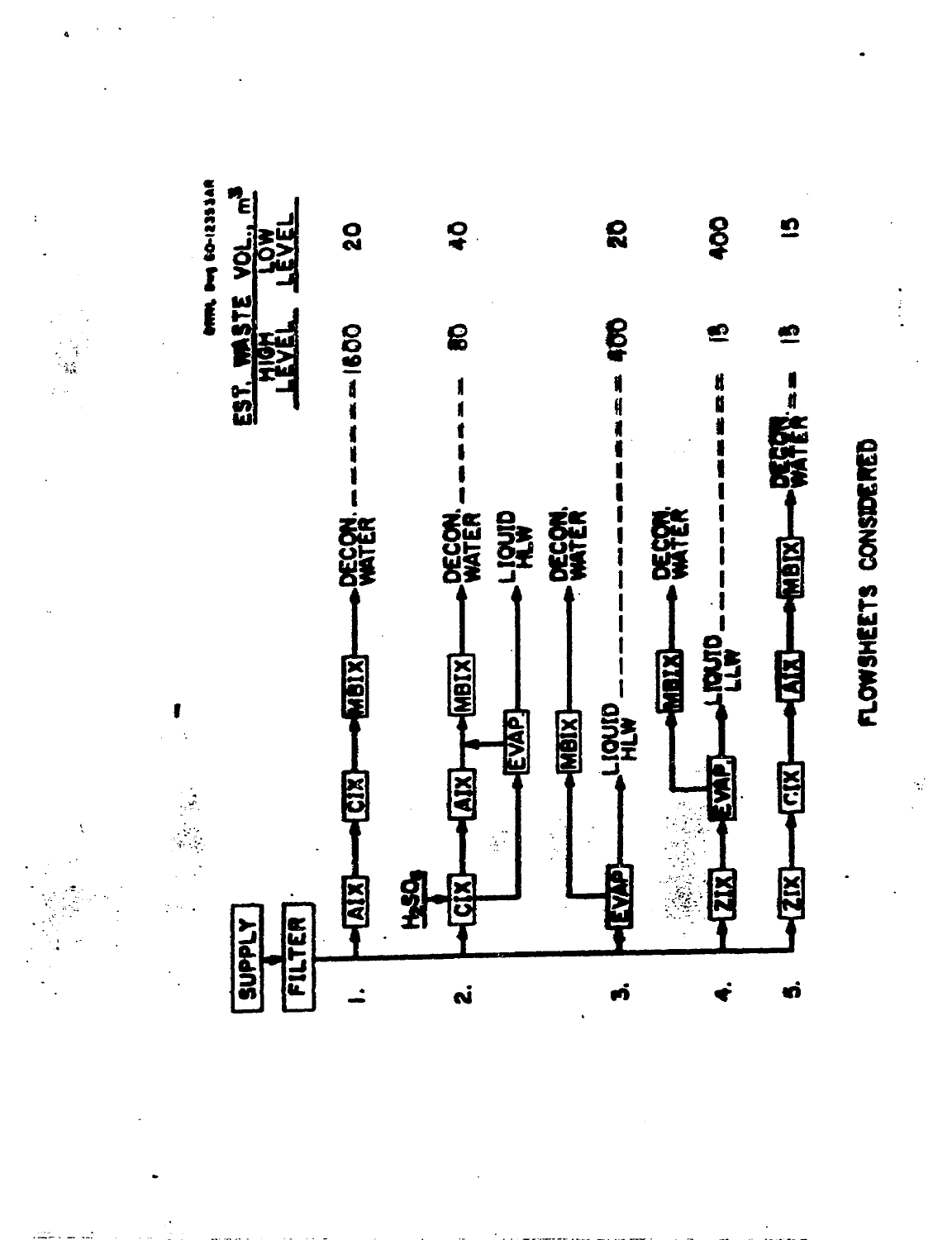